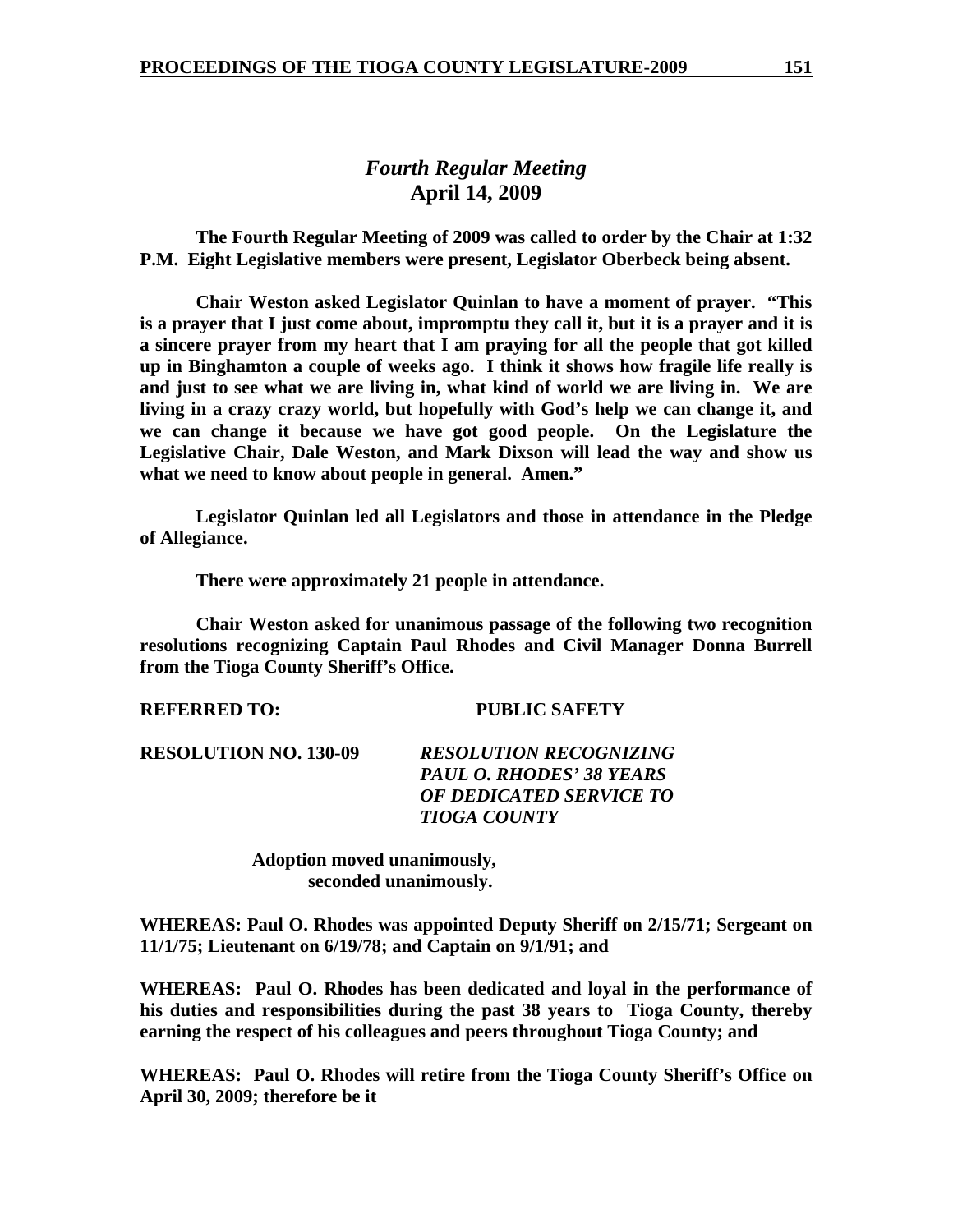**152 PROCEEDINGS OF THE TIOGA COUNTY LEGISLATURE-2009**

**RESOLVED: That the Tioga County Legislature, on its own behalf, as well as on behalf of the citizens of Tioga County, express sincere gratitude to Paul O. Rhodes for his more than 38 years of dedicated and loyal service to the residents of Tioga County; and be it further** 

**RESOLVED: That this resolution be spread upon the minutes of this meeting and a certified copy be presented to this outstanding employee, Paul O. Rhodes.** 

## **CARRIED UNANIMOUSLY**

**REFERRED TO: PUBLIC SAFETY** 

**RESOLUTION NO. 131-09** *RESOLUTION RECOGNIZING DONNA M. BURRELL'S 27 YEARS OF DEDICATED SERVICE TO TIOGA COUNTY* 

> **Adoption moved unanimously, seconded unanimously.**

**WHEREAS: Donna M. Burrell was appointed Account Clerk-Typist on 3/4/82; appointed Civil Manager on 1/1/89; and** 

**WHEREAS: Donna M. Burrell has been dedicated and loyal in the performance of her duties and responsibilities during the past 27 years to Tioga County, thereby earning the respect of her colleagues and peers throughout Tioga County; and** 

**WHEREAS: Donna M. Burrell will retire from the Tioga County Sheriff's Office on April 30, 2009; therefore be it** 

**RESOLVED: That the Tioga County Legislature, on its own behalf, as well as on behalf of the citizens of Tioga County, express sincere gratitude to Donna M. Burrell for her 27 years of dedicated and loyal service to the residents of Tioga County; and be it further** 

**RESOLVED: That this resolution be spread upon the minutes of this meeting and a certified copy be presented to this outstanding employee, Donna M. Burrell.** 

## **CARRIED UNANIMOUSLY**

 **Sheriff Gary Howard spoke. "I just want to be real quick here. It seems like I have been appearing before you more and more here in the last few months and now I have just lost about 67 years of experience out of my office or I will at the end of the month. Neither one could be here today and I told them I would come down and accept these for them. Paul Rhodes, I was a Corrections Officer, he was a**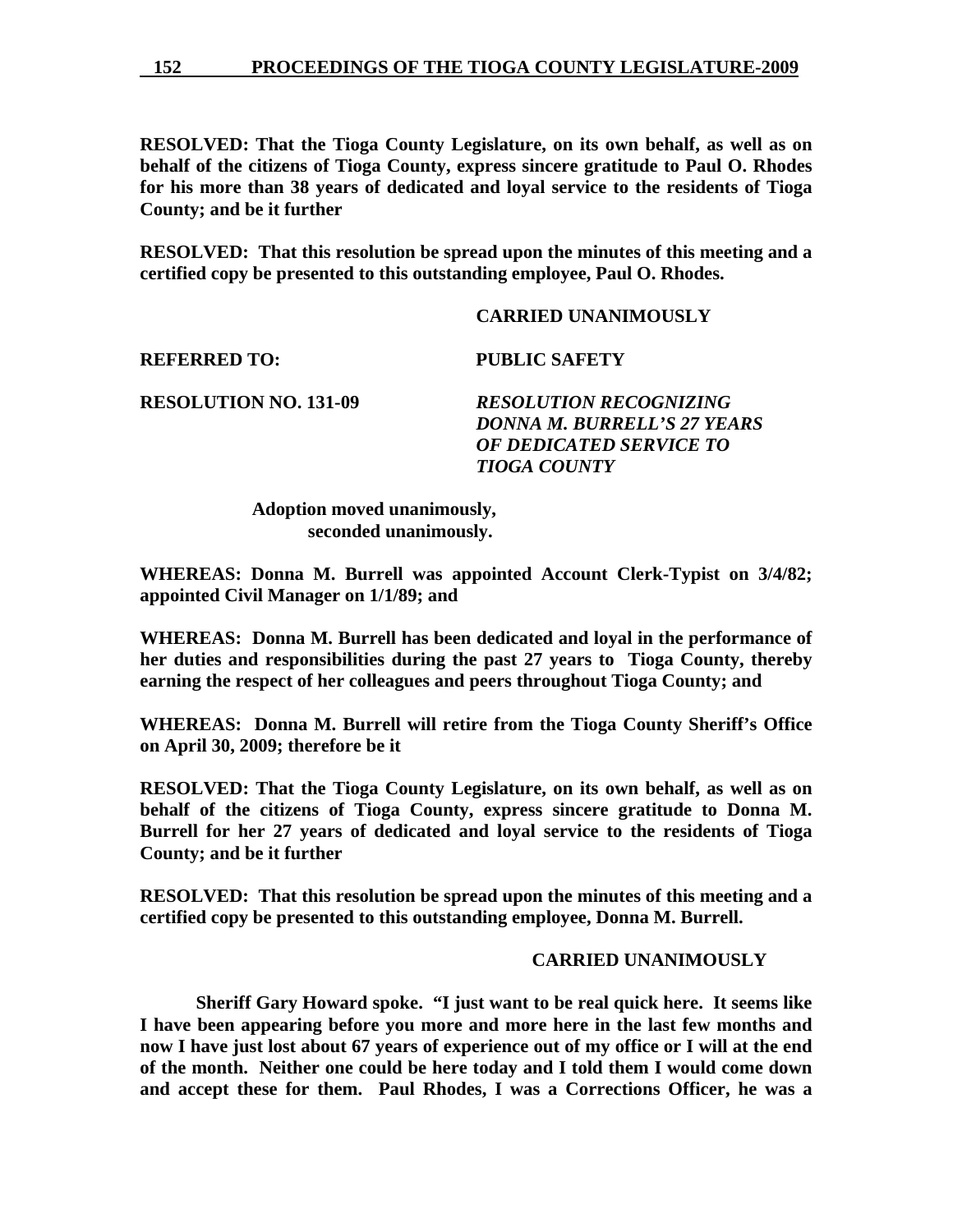**Sergeant when I started, of course helped everybody along in their careers. I cannot say enough about him or Donna Burrell who has run the Civil Department, which is a mandated Division of the Sheriff's Office. I cannot say enough and I wish they both could be here and say goodbye, but neither one of them could make it so I will give them their acceptance and thank you."** 

 **Legislator Huttleston read and presented the following Proclamation on National Nursing Week to Sandra Hoose of the Tioga County Health Department.** 

# *County of Tioga*

# *EXECUTIVE PROCLAMATION*

**WHEREAS: The nurses who live and who work in Tioga County while serving in many roles are all members of one profession, and as such have shown strength, commitment, professional skill and compassion directed at improving the health of the residents of Tioga County; and** 

**WHEREAS: The nursing profession is rapidly changing, requiring nurses to expand their role through critical thinking, and holistic analysis of patient care, to meet the new challenges; and** 

**WHEREAS: Tioga County nurses serve in many capacities within Tioga County; e.g., immunization clinics, control of communicable disease, homecare, mental health, well child clinics, Department of Social Services, doctor's offices, prenatal care programs, nursing homes, and more; and** 

**WHEREAS: The week of May 6 through 12, 2009 is "NATIONAL NURSING WEEK" and the Tioga County Legislature wishes to express their support and recognition of the nurses working and living in Tioga County; therefore be it** 

**RESOLVED: THAT THE TIOGA COUNTY LEGISLATURE does hereby Proclaim and designate the week of May 6 – 12, 2009 as:** 

# *"NATIONAL NURSING WEEK IN TIOGA COUNTY"*

**and encourage businesses, government agencies, community-based organizations, service groups and our fellow citizens to recognize the many nurses who work and live in Tioga County as being nurses with strength, commitment and compassion.** 

 **Sandra Hoose spoke. "Thank you very much for your appreciation for this."** 

 **Legislator Huttleston read and presented the following Proclamation on Infant Immunization Awareness Week to Marilyn Reynolds of the Tioga County Health Department.**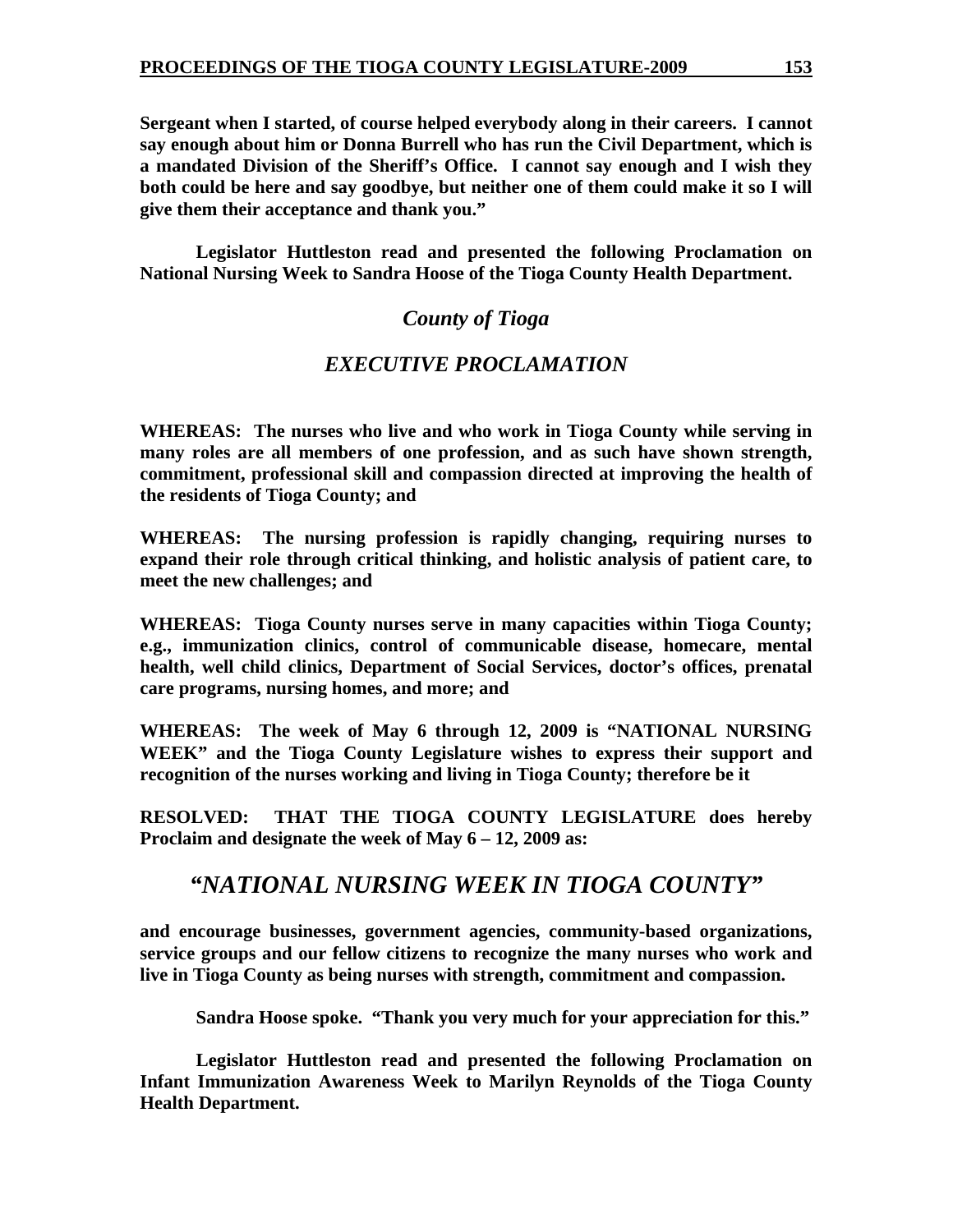**County of Tioga County** 

#### **EXECUTIVE PROCLAMATION**

**WHEREAS: Vaccines are among the 20th Century's most successful and costeffective public health tools available for preventing disease and death; and** 

**WHEREAS: National immunization levels are at or near record highs for most vaccines and most vaccine-preventable diseases have been reduced by 99 percent or more since the introduction of vaccines; and** 

**WHEREAS: Children need a series of vaccinations, starting at birth, to be fully protected against 14 potentially serious diseases; and** 

**WHEREAS: Immunizations are one of the most important ways parents can protect their children against serious diseases; and** 

**WHEREAS: Tioga County recognizes National Infant Immunization Week (NIIW) to focus attention on the importance of timely immunization for infants and toddlers 2 years old and younger; and** 

**WHEREAS: The Tioga County Legislature and the Health Department declare that National Infant Immunization Week (NIIW) serve as a call to parents, caregivers, and healthcare providers to participate in activities to increase the awareness of immunizing children before their second birthday; and** 

**WHEREAS: The week of April 25 –May 2, 2009 has been declared National Infant Immunization Week to help ensure that children have all their vaccinations by the age of two; therefore be it** 

**RESOLVED: That the TIOGA COUNTY LEGISLATURE, County of Tioga, does hereby proclaim the week of April 25 –May 2, 2009 as:** 

#### **INFANT IMMUNIZATION AWARENESS WEEK IN TIOGA COUNTY**

 **and encourages businesses, government agencies, national organizations, community-based organizations, and service groups to spread the immunization message throughout their communities. It is also encouraged that health care providers, parents, and children's caregivers in Tioga County advance the health of children by ensuring early and on-time immunization against preventable childhood diseases.** 

 **Marilyn Reynolds spoke. "I would just like to say thank you so much for your support in helping us immunize the County and I have a handout just for your information on how diseases have been reduced over the century."**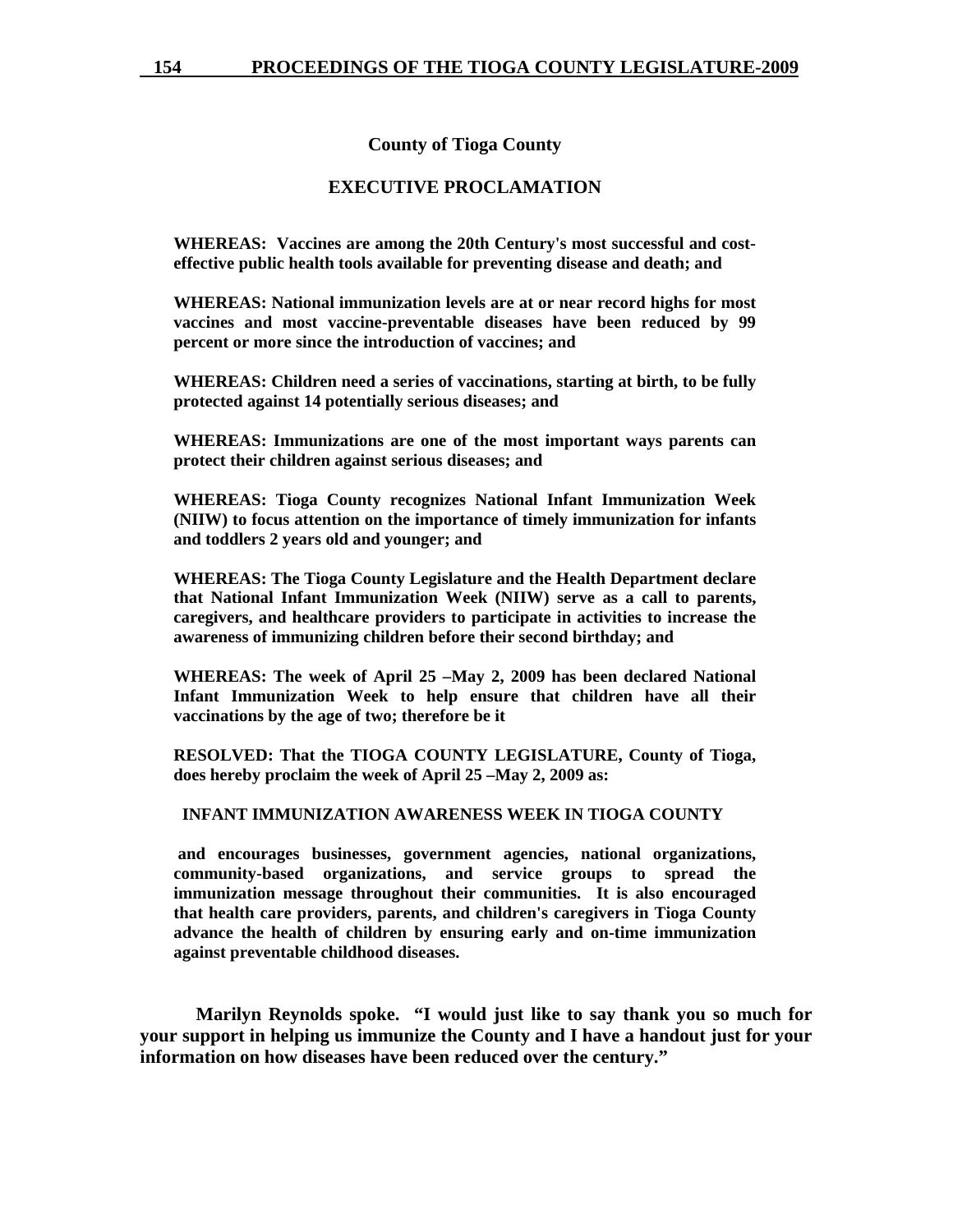**Legislator Huttleston read and presented the following Proclamation on Child Abuse Prevention Month to Maureen Hawley of the Youth Bureau and Judy Wolf from Cornell Cooperative Extension.** 

## **Child Abuse Prevention Month Proclamation**

**Whereas: Child abuse is a community problem and finding solutions depends on the involvement among people throughout the community; and** 

**Whereas: The effects of child abuse are felt by whole communities, and need to be addressed by the entire community; and** 

**Whereas: Effective child abuse prevention programs succeed because of partnerships created among social service agencies, schools, religious and civic organizations, law enforcement agencies, and the business community; and** 

**Whereas: Cornell Cooperative Extension of Tioga County is sponsoring Promises For Parents- a pledge campaign that solicits promises asking individuals to do something tangible to support parents in our community. When we take care of parents, parents are better able to take care of their children. Pledge cards are available from Cornell Cooperative Extension and throughout the community during the month of April; and** 

**Whereas: The Family Resource Centers of Tioga County, a program of Cornell Cooperative Extension of Tioga County in collaboration with Tioga County families and agencies, sponsored a Family Fun Night on April 4th, 2009 to celebrate Tioga County's investment in the safety and nurturing of all children; and** 

**Whereas: All citizens should become more aware of the negative effects of child abuse and prevention activities within the community, and become involved in supporting parents and families so that children can live in safe, nurturing homes; now therefore** 

**THE TIOGA COUNTY LEGISLATURE does hereby proclaim April 2009 as** 

#### *Child Abuse Prevention Month*

**in Tioga County and call upon all citizens, community agencies, religious organizations, medical facilities, and businesses to increase their participation in our efforts to insure that all children are raised in safe, nurturing families, thereby strengthening the communities in which we live.**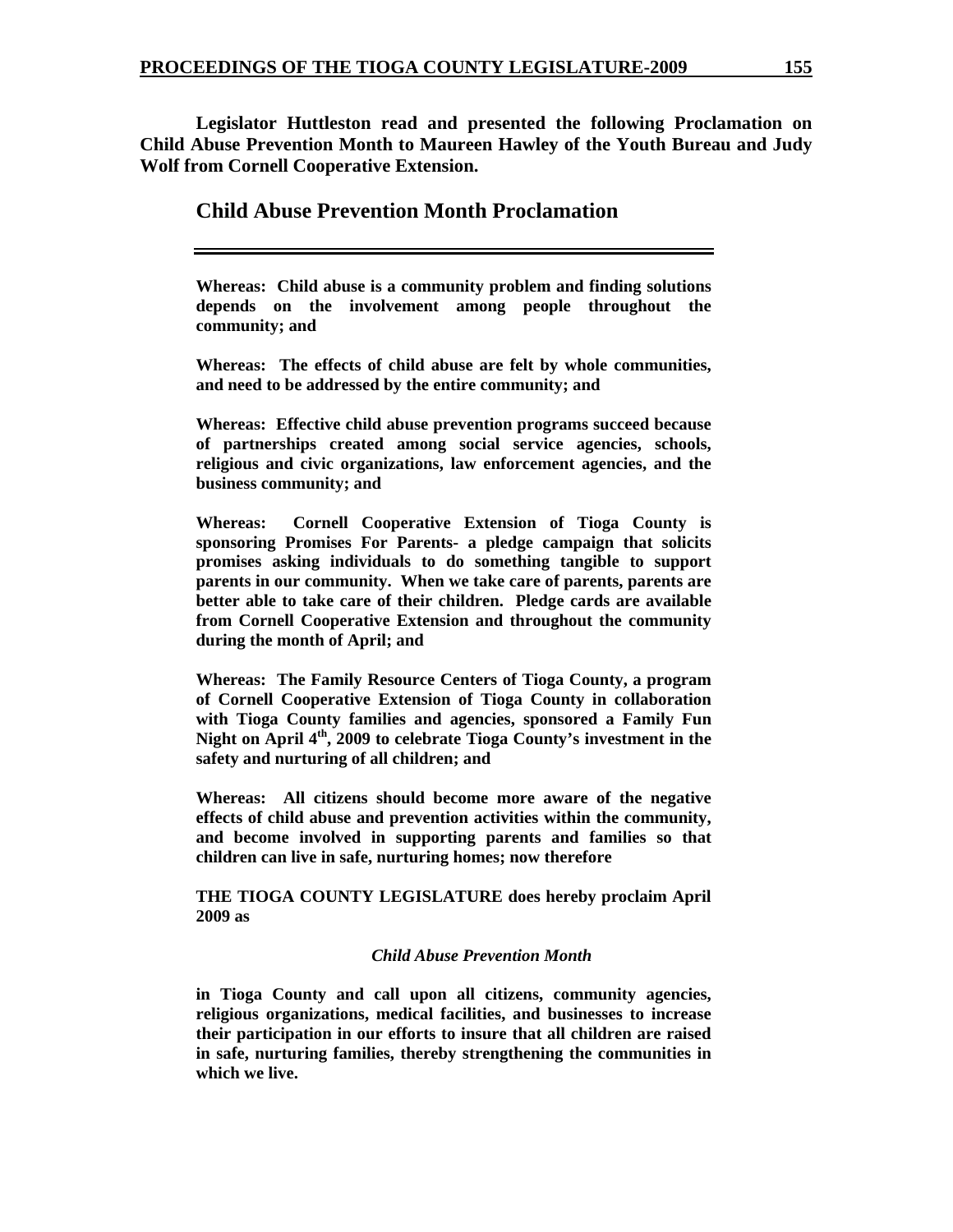**Maureen Hawley spoke. "Part of prevention is providing support to our families and children in our community. One of our partners in that is Cooperative Extension and Judy Wolf is here on behalf of Cooperative Extension."** 

 **Judy Wolf spoke. "On the desk in front of your there are two pieces of paper. One is your pledge brochure, "Promises for Parents", because we do know when people in the community help reach out to families then families have the resources better to take care of their children. The other one is a Family Resource Center brochure. Our Family Resource Centers in Waverly and Owego are two, it is a little over 20, 21 or 22, family resource centers across the State in a network that is funded by the New York State Children and Families Trust Fund, and so we are very fortunate that we can serve over 350 families a year here because those funds come to us for these programs. Thank you."** 

 **Joe Albrecht had privilege of the floor. "Thank you very much for the opportunity. One of the concerns that I have expressed in the past is the concern about unfunded mandates from State and Federal sources, and I would like to know if it is possible to get some idea of the pressure that these mandates put on the concept of taxes, of fees, of royalties, sales of county property, and other fiscal sources that may be available. I think this will become a far greater issue as time goes by.** 

 **"The idea of the effect of reductions on services that are made available to residents leads me to go back to a comment made by the President of the United States when he said "everyone has skin in the game" and unfortunately as it may seem there are those people who receive far more services than they contribute to or for, or have in a lifetime and it may be a crass thing for me to say or a crass concept, but it is a fact that the allocation of resources will become extremely critical at this particular time and in the fairly near future when you decide whether you buy someone's heating oil or pave your roads to provide services, or support law enforcement as opposed to providing you know meals for people who are unwilling, unable, or so forth. It is not an easy situation, but it is an issue that will have to be addressed in one way or another by those of us in this room and who live in the County, the State, and the United States.** 

 **"It goes with something else that I am very interested in and that is the degree of sovereignty that we possess as individuals or as local governments. Is there a way to determine if we have the privilege of sovereignty that can generate alternatives to the mandates that we see? In the days of my experience it seemed that local rules had to at least be as stringent as State and Federal rules and I do not know if there is some way this can be facilitated.** 

 **"My second suggestion I have made in the past is the LLC status for all County residents because that would alleviate tax burden. I do not know if that is legal or not, but it is kind of an interesting concept.**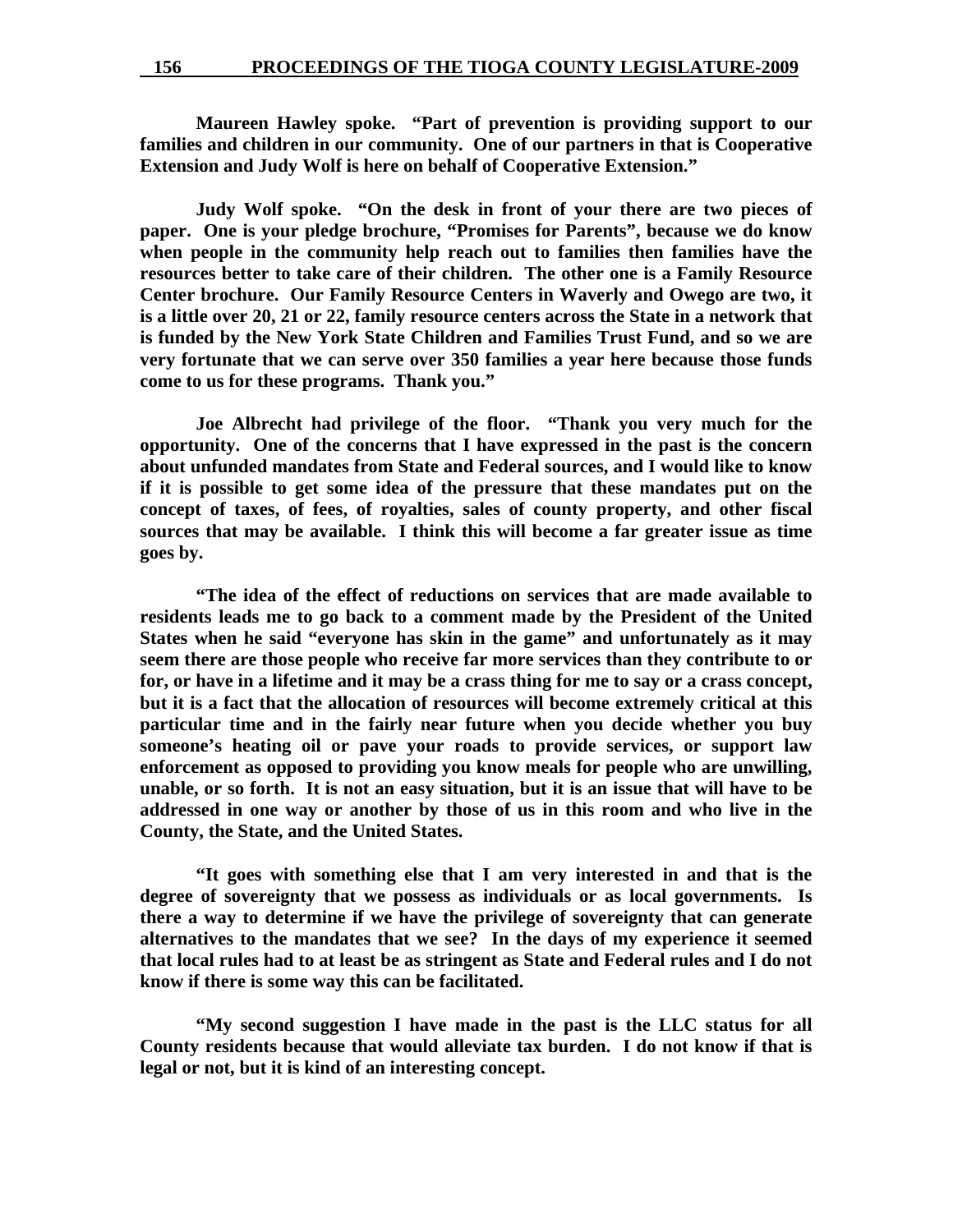**"Thirdly, we have a resource beneath the grounds of Tioga County that really needs significant management and significant planning relative to its management, and that is the gas resource that we have. In considering this particular resource, from an individual basis my guess is that the individual is most concerned about environmental issues, economic issues, opportunities that are presented and the services that are afforded by governmental entities. The property owner probably is most concerned relative to the tax base and the issues that surround the tax revenue. Landowners who are approached about leasing have concerns relative to the leases, the contents thereof, the sources that may be provided by the DEC, and this one again on a personal basis, this one I will put up, but I do not have the factual basis for it, therefore it falls in an opinion and we all know what opinions are like, but it seems that with budgetary constraints that are now in effect, DEC has very very limited resources to carry out their function of environmental control. It may be something that the individual has to address in leasing their property.** 

 **"Relative to the utilization of any mineral resources in public properties which may include county parks, property that comes up for tax sale, and other properties that the county may own, I will go back to days on the planning board when something was introduced. It was called a planned unit development and I think that was more of a residential issue at that particular time, but at this particular time I think a planned unit development could include industrial, residential, retail, and service structures and processes. In other words if we have the energy here why pipe it somewhere else when we could utilize it here in industry, residences, and so forth. I think it is something that deserves some attention.** 

 **"The last item of concern is the supply of antioxidants to the Director of Child Welfare. When I left in January I was hoping that the County could provide economic resources to ensure the availability of antioxidants for the Director of Child Welfare. They are spelled dark chocolates. Thanks very much."** 

 **George Penney had privilege of the floor. "I would like to call your attention to resolution number 26 which has to do with the practice of so-called backfilling of salaries. This resolution states significant monies to be saved by ending this practice, but it does not state any reason for making exceptions. I would suggest that without reason given for exemptions that this resolution ought to be defeated. Thank you."** 

 **Chris Bonner had privilege of the floor. "The man here that has left was talking about mandates. I am going to tell you something, there is no such thing as a mandate to a government to another government. The Federal Government cannot mandate you do anything. The States are 50 sovereign States, but they take the money. They ship it to you. They take the money from the States. They bring it up there and divide it on their little pet projects, and they ship it back to you with strings attached. When have you ever got anything where it says use it where you need it. How do they know in Washington DC what you need? They do not. If you**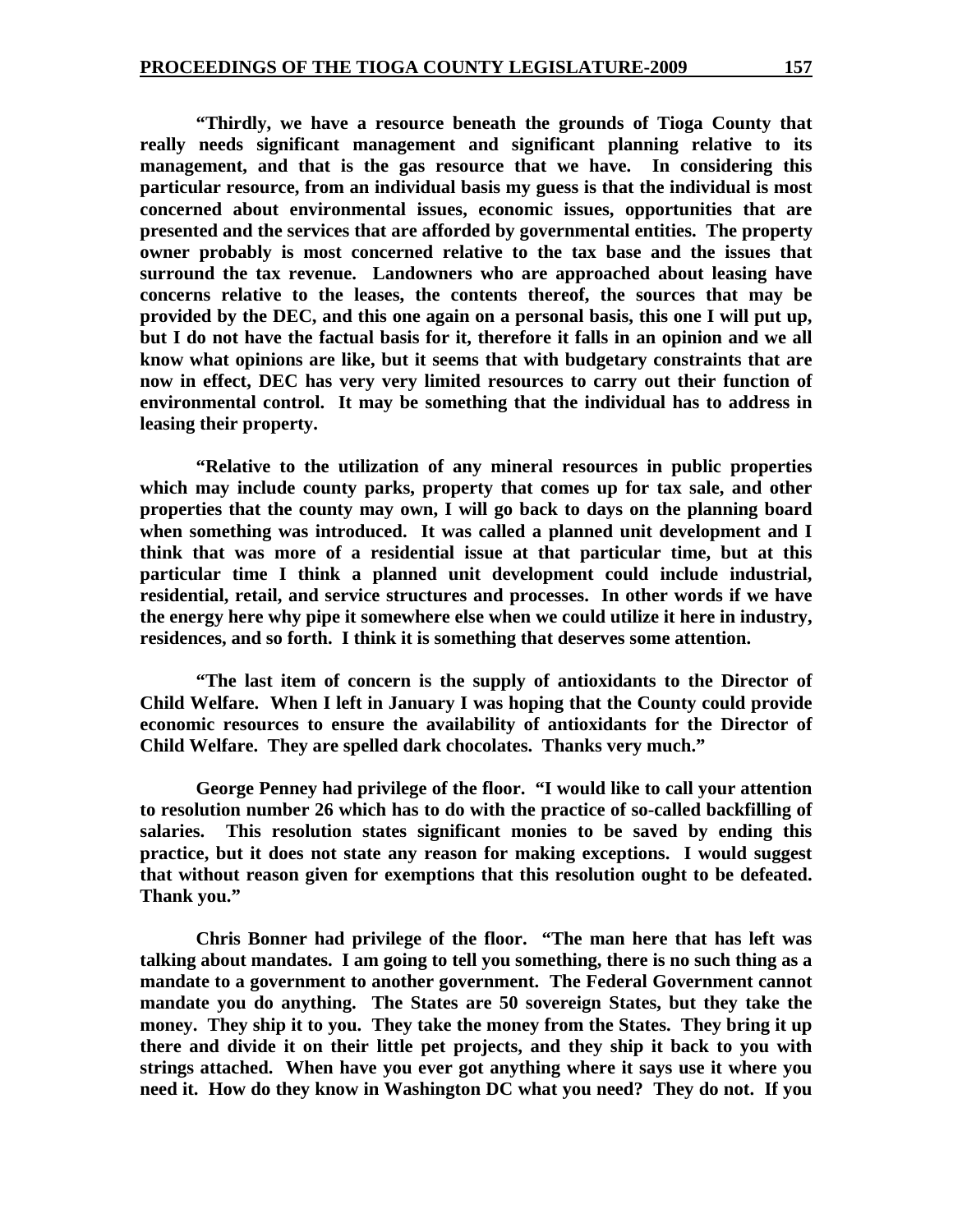**take that money you are making a contract. If I go into one of these grocery stores and I go in there and I fill my basket up with goods, I agree to pay the price on those goods and if I do not the Sheriff is going to come after me and arrest me.** 

 **"Now lets talk about the economy. The economy today, these bureaucrats in Washington DC, you know we call them con men and women because that is what they are, 99% of them are cons. Bernie Madoff should be in jail with most of the people up there in Washington DC sharing the same table and sharing the same food. They are the ones that got you into this here predicament that this country is in today. Now, the number one is your banking industry. Do you know when Al Capone started that stuff they put him in jail, but your banks are all legitimate and they put it out there, and they are charging you interest. These credit cards, I would not have one. Do you ever read them? Does anybody know how to read a legal document because if you do not buddy you are going to be in trouble.** 

 **"Now I am going to give you some solutions to the problems that we have today that will get us out of this thing. One thing reinstate the Glass Steel Act. For those of you who do not know what it is, it regulated your banks. Your banks cannot go into another State. They cannot go into insurances, they cannot go in bonds and this other stuff, and this is what they are doing today. The banks are running the Country. We are not running it. We are under the impression that we are electing these guys and they are representing us. Hey, they are not representing us. They representing the people there you know, grease the palm. I need some contribution. If I went out there and bribed somebody I would go to jail, but these guys do not. They call it contributions. It is all in the wording of the game.** 

 **"The next thing you do is you put a tariff. If you think that you can go out here with the American wages and benefits and compete with somebody in India, I am going to tell you buddy you need to have your head examined."** 

| <b>Code</b> | <b>Description</b>                  | Equipment | <b>Expense</b> |
|-------------|-------------------------------------|-----------|----------------|
| A1010       | <b>Legislative Board</b>            |           | 667.74         |
| A1165       | <b>District Attorney</b>            |           | 1,509.22       |
| A1170       | <b>Public Defender</b>              |           | 2,076.80       |
| A1172       | <b>Assigned Council</b>             |           | 15,691.19      |
| A1185       | Coroner                             |           | 181.00         |
| A1325       | <b>Treasurer</b>                    |           | 232.50         |
| A1355       | <b>Assessments</b>                  |           | 2,250.00       |
| A1362       | <b>Tax Advertising and Expense</b>  |           | 6,506.14       |
| A1410       | <b>County Clerk</b>                 |           | 406.50         |
| A1411       | <b>Department of Motor Vehicles</b> |           | 3,221.72       |
| A1420       | Law                                 |           | 600.66         |
| A1430       | <b>Personnel</b>                    |           | 1,141.59       |
| A1450       | <b>Elections</b>                    |           | 8,924.35       |
|             |                                     |           |                |

**The list of audited bills was submitted and is summarized as follows:**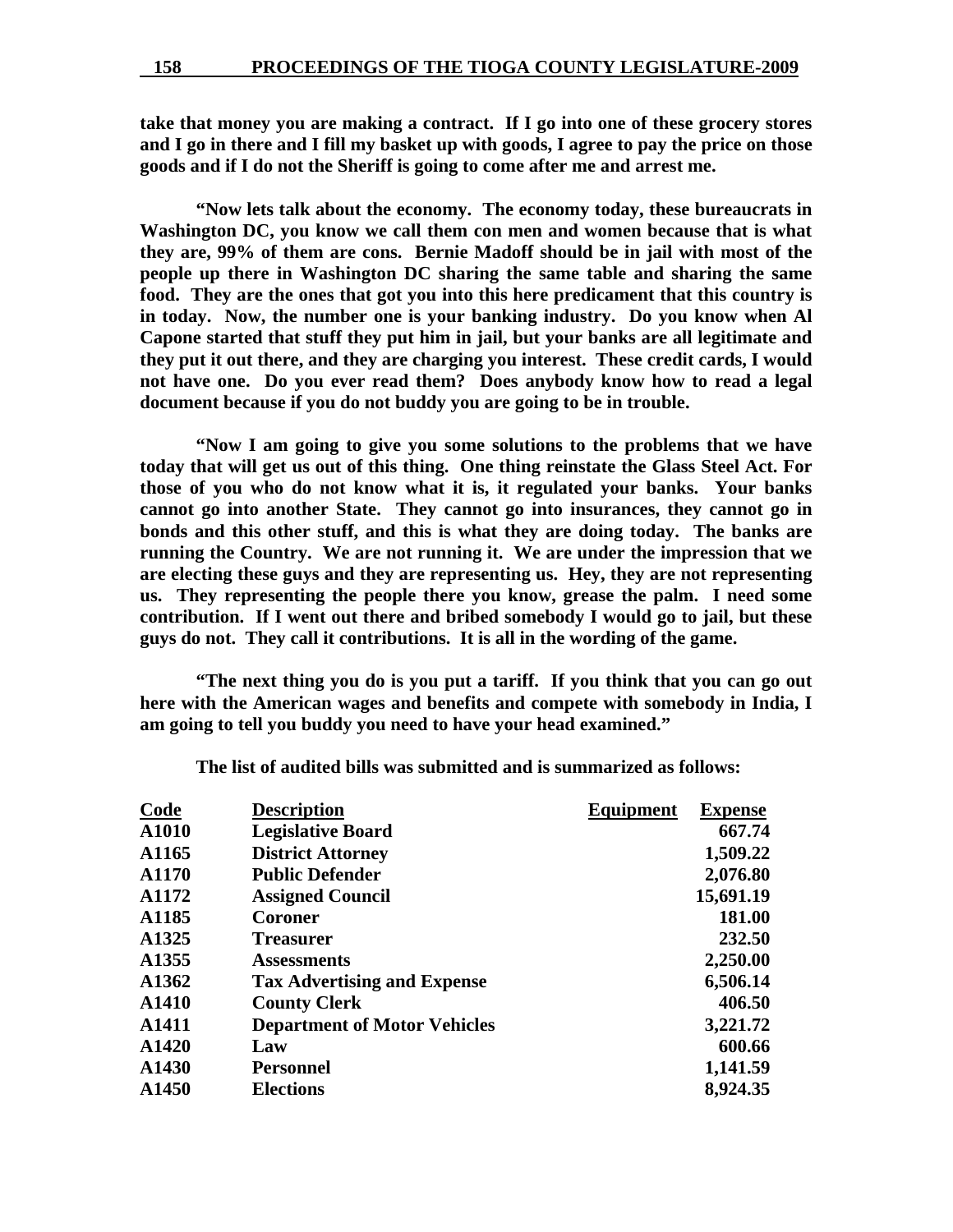| A1460                             | <b>Records Management</b>                       |          | 4,696.65   |
|-----------------------------------|-------------------------------------------------|----------|------------|
| A1490                             | <b>Public Works</b>                             |          | 186.43     |
| A1620                             | <b>Buildings</b>                                |          | 69,904.10  |
| A1680                             | <b>Information Technology</b>                   |          | 5,464.20   |
| A2960                             | <b>Education of Handicapped Children</b>        |          | 210,583.04 |
| A3020                             | <b>Public Safety Communication E911</b>         |          | 5,618.80   |
| A3110                             | <b>Sheriff</b>                                  | 147.90   | 10,843.42  |
| A3110.41                          | <b>Sheriff-Court Attendants</b>                 |          | 1,604.24   |
| A3140                             | <b>Probation</b>                                |          | 5,982.10   |
| A3146                             | <b>Sex Offender Program</b>                     |          | 8,766.67   |
| A3150                             | Jail                                            |          | 62,775.17  |
| A3315                             | <b>Special Traffic Program</b>                  | 309.00   | 1,558.54   |
| A3410                             | <b>Fire</b>                                     |          | 3,960.78   |
| A3640                             | <b>Emergency Management Office</b>              |          | 451.39     |
| A4010                             | <b>Public Health</b>                            |          | 39,884.52  |
| A4011                             | <b>Health Administration</b>                    | 1,477.95 | 5,366.97   |
| A4012                             | <b>Health Education</b>                         |          | 1,461.91   |
| A4042                             | <b>Rabies</b>                                   |          | 886.14     |
| A4044                             | <b>Early Intervention</b>                       | 425.00   | 40,138.01  |
| A4047                             | <b>Handicapped Education Administration</b>     |          | 65.42      |
| A4054                             | <b>Preventative and Primary Health Services</b> |          | 3,978.91   |
| A4064                             | <b>Dental Services</b>                          | 50.28    | 16,723.46  |
| A4070                             | <b>Disease Control</b>                          |          | 6,677.30   |
| A4090                             | <b>Environmental Health</b>                     |          | 10,402.99  |
| A4210                             | <b>Alcohol and Drug Services</b>                |          | 2,798.25   |
| A4211                             | <b>Council of Alcoholism</b>                    |          | 9,923.66   |
| A4309                             | <b>Mental Hygiene</b>                           |          | 4,795.13   |
| A4310                             | <b>Mental Health</b>                            |          | 29,357.14  |
| A4315                             | <b>Mental Retardation</b>                       |          | 31,448.00  |
| A4320                             | <b>Crisis Intervention Services</b>             |          | 2,759.17   |
| A4321                             | <b>Intensive Case Management</b>                |          | 2,083.94   |
| A4333                             | <b>Psycho Social Club</b>                       |          | 31,666.25  |
| A5630                             | <b>Bus Operations</b>                           |          | 22,872.13  |
| A6010                             | <b>Social Services</b>                          |          | 72,837.00  |
| A6141                             | <b>Energy Crisis Assistance</b>                 |          | 50,186.01  |
| A6410                             | <b>Publicity Fingerlakes Association</b>        |          | 11,500.00  |
| A6422                             | <b>Economic Development and Planning</b>        |          | 457.90     |
| A6610                             | <b>Sealer of Weights and Measures</b>           |          | 202.12     |
| A8020                             | <b>Planning</b>                                 |          | 140.14     |
| A9060.80                          | <b>Health Insurance</b>                         |          | 703.82     |
| <b>SOLID WASTE FUND</b>           |                                                 |          | 73,829.95  |
| <b>COUNTY ROAD FUND</b>           |                                                 |          | 66,269.48  |
|                                   | <b>SPECIAL GRANT FUND</b>                       |          | 4,248.25   |
|                                   | <b>CONSOLIDATED HEALTH FUND</b>                 |          | 686,975.40 |
| <b>CAPITAL FUND</b><br>288,176.53 |                                                 |          |            |
| <b>LIABILITY INSURANCE FUND</b>   |                                                 |          |            |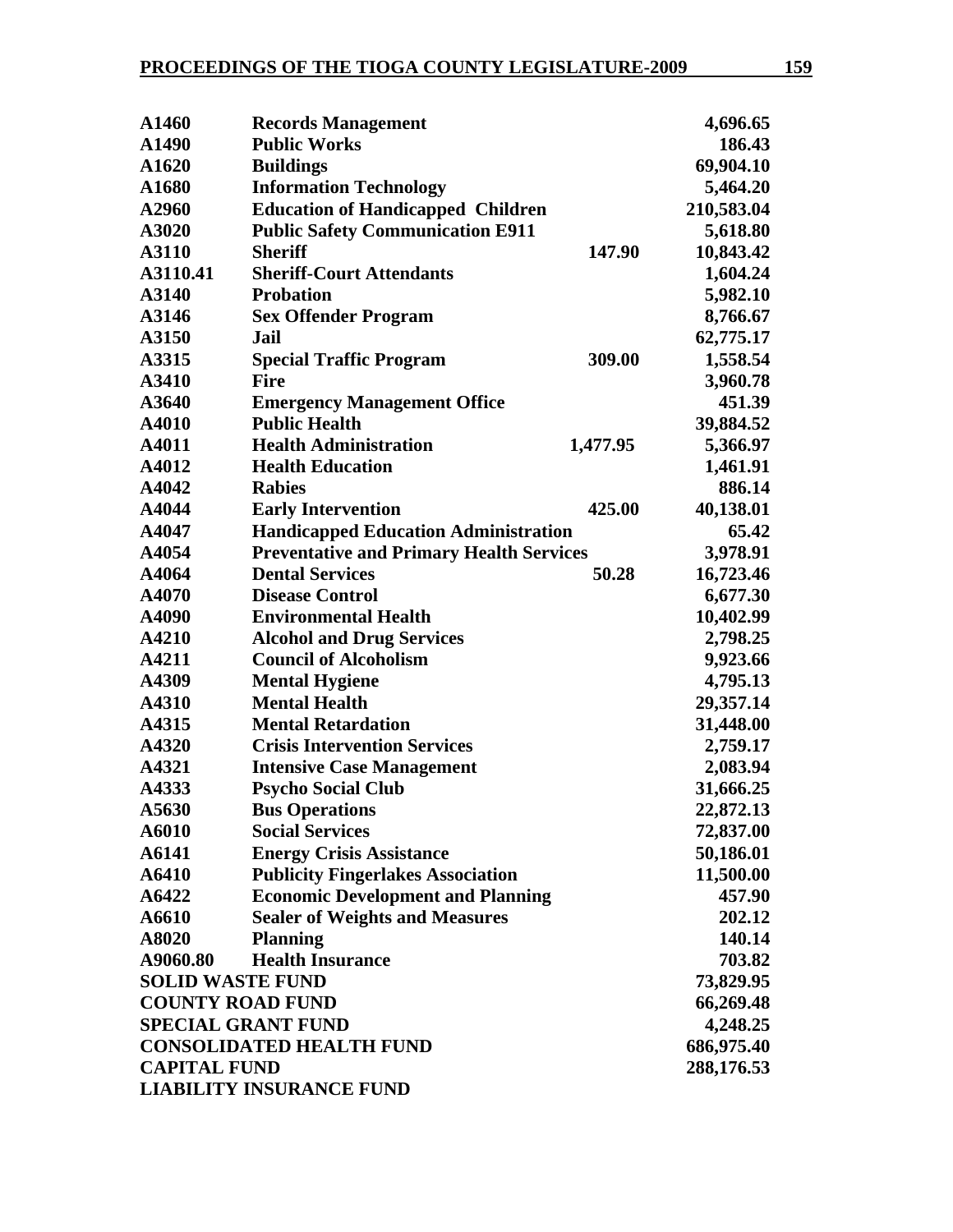#### **160 PROCEEDINGS OF THE TIOGA COUNTY LEGISLATURE-2009**

| <b>WORKERS' COMP</b> | 6,227.44       |
|----------------------|----------------|
| <b>GRAND TOTAL</b>   | \$1,963,258.41 |

**Legislator Roberts made a motion to approve the minutes of March 5, 10, and 19, 2009, seconded by Legislator McEwen, and carried.** 

**Committee meeting reports are on file in the Legislative Clerk's Office and may be procured there by any interested person.** 

| <b>REFERRED TO:</b>          | <b>FINANCE COMMITTEE</b>                     |
|------------------------------|----------------------------------------------|
| <b>RESOLUTION NO. 132-09</b> | <b>ERRONEOUS ASSESSMENT</b><br>TOWN OF OWEGO |

 **Adoption moved by Legislator McEwen, seconded by Legislator Sullivan.** 

**WHEREAS: An application for corrected tax roll indicates that property #11276 assessed to Peter J & Eugenia Mango on the 2007 and 2008 tax rolls of the Town of Owego, is erroneous in that a swimming pool was removed from the property in 1998, therefore reducing the taxable value from \$148,700 to \$144,000; and** 

**WHEREAS: The property taxes for 2007 and 2008 have been paid on property no. 11276; be it therefore** 

**RESOLVED: That a refund of \$133.95 for overpayment of 2007 and 2008 property taxes on property no. 11276 be issued to Peter J and Eugenia Mango; and be it further** 

**RESOLVED: That the erroneous town amount of \$25.43 be charged back to the Town of Owego and the erroneous fire tax of \$12.27 be charged back to the Owego Fire District; and be it further** 

**RESOLVED: That the erroneous solid waste tax of \$3.92 be charged back to the Solid Waste Fund; and be it further** 

**RESOLVED: That the erroneous county tax of \$92.33 be charged to the proper account in the records of the County Treasurer** 

> **Roll Call: Ayes 08 Noes 00 Absent 01 CARRIED**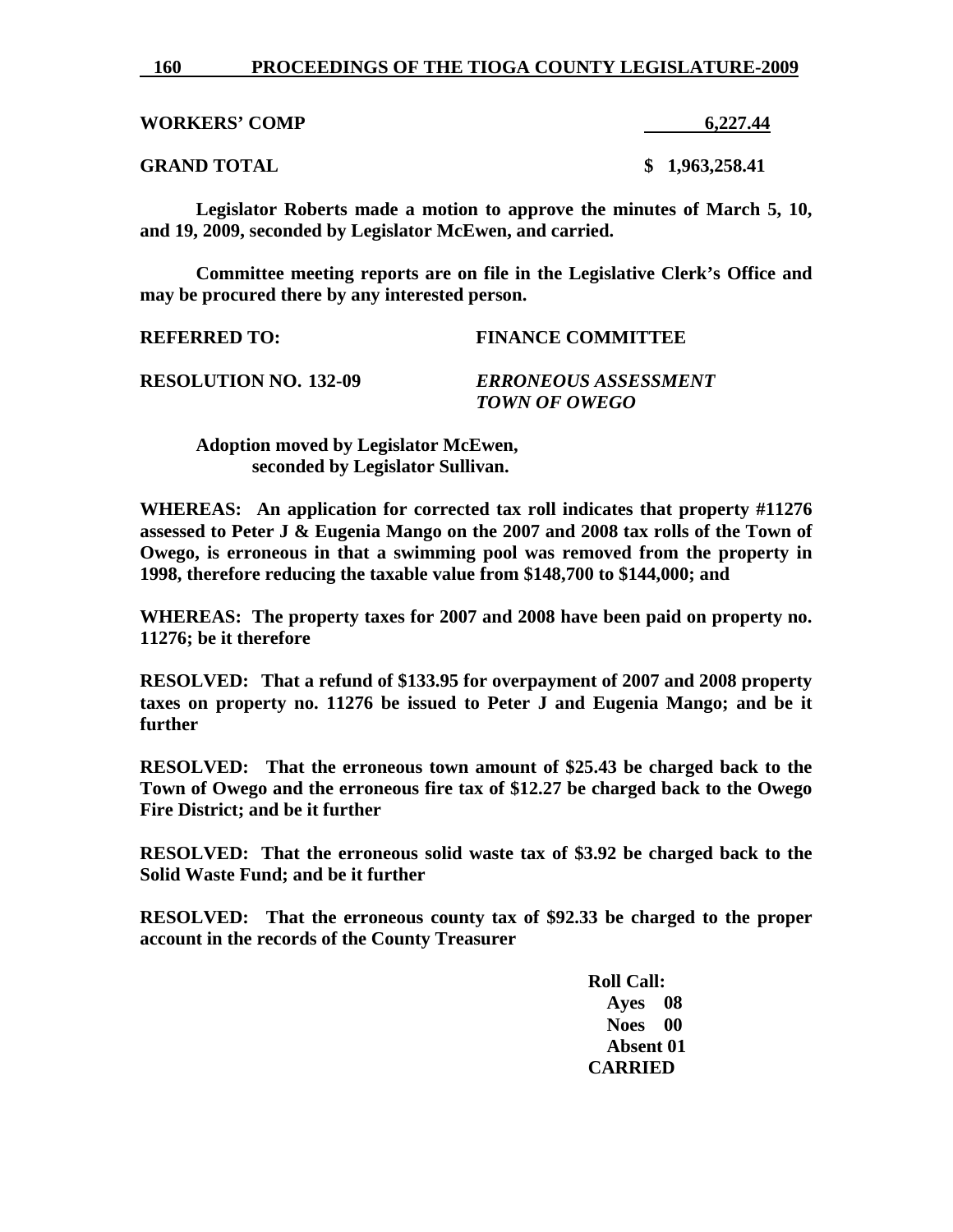## **REFERRED TO: FINANCE COMMITTEE**

**RESOLUTION NO. 133-09** *ERRONEOUS ASSESSMENT TOWN OF OWEGO* 

 **Adoption moved by Legislator McEwen, seconded by Legislator Sauerbrey.** 

**WHEREAS: An application for corrected tax roll indicates that property #11276 assessed to Peter J & Eugenia Mango on the 2009 tax roll of the Town of Owego, is erroneous in that a swimming pool was removed from the property in 1998, therefore reducing the taxable value from \$148,700 to \$144,000; and** 

**WHEREAS: The property taxes for 2009 on property no. 11276 were paid to the Town of Owego on 1/30/09; be it therefore** 

**RESOLVED: That a refund of \$72.39 for overpayment of 2009 property taxes on property no. 11276 be issued to Peter J and Eugenia Mango by the Town of Owego; and be it further** 

**RESOLVED: That the erroneous town amount of \$13.56 be charged back to the Town of Owego and the erroneous fire tax of \$7.39 be charged back to the Owego Fire District; and be it further** 

**RESOLVED: That the erroneous solid waste tax of \$2.08 be charged back to the Solid Waste Fund; and be it further** 

**RESOLVED: That the erroneous county tax of \$49.36 be charged to the proper account in the records of the County Treasurer** 

> **Roll Call: Ayes 08 Noes 00 Absent 01 CARRIED**

**REFERRED TO: LEGISLATIVE WORKSESSION** 

**RESOLUTION NO. 134-09** *APPOINT MEMBER* 

 *FISH & WILDLIFE MANAGEMENT BOARD* 

 **Adoption moved by Legislator Roberts, Seconded by Legislator Monell.**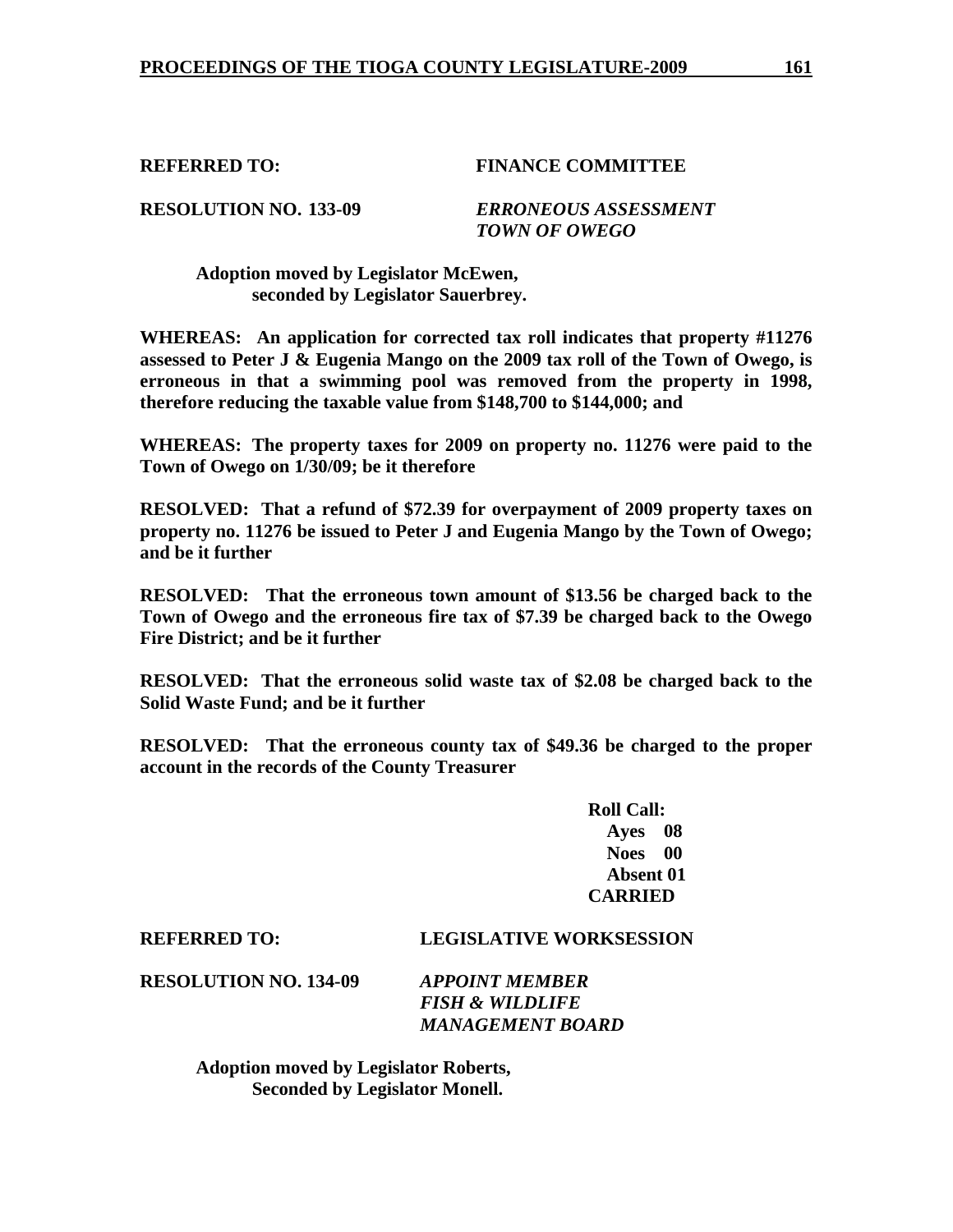**RESOLVED: That James Legursky of Owego, New York be appointed as the Landowner Representative to the Fish and Wildlife Management Board for a term of April 1, 2009 through March 31, 2011.** 

## **CARRIED**

## **REFERRED TO: FINANCE/LEGAL COMMITTEE**

## **RESOLUTION NO. 135-09** *HOME RULE REQUEST IN SUPPORT OF S02803/ A06877: EXTENDING THE CURRENT AND IMPOSING ADDITIONAL SALES AND COMPENSATING USE TAXES BY THE COUNTY OF TIOGA*

## **Adoption moved by Legislator McEwen, seconded by Legislator Sauerbrey.**

**WHEREAS: The continuation of previously authorized additional sources of revenue is required to enable counties, such as Tioga County to meet the everincreasing costs of delivering essential governmental services to their citizens without undue reliance on local property taxes; and** 

**WHEREAS: State Legislative authority is needed to extend the current sales and compensating use taxes for the County of Tioga at the same level and upon the same terms and conditions as now currently exist; now therefore be it** 

**RESOLVED: That the Tioga County Legislature hereby requests the enactment of Senate bill number S02803 and Assembly bill number A06877 entitled "An Act to Amend the Tax Law in relation to extending the authorization of the County of Tioga to impose an additional one percent of sales and compensating use taxes".** 

> **Roll Call: Ayes 08 Noes 00 Absent 01 CARRIED**

## **REFERRED TO: HEALTH & HUMAN SERVICES**

**RESOLUTION NO. 136–09** *APPLICATION FOR CAPITAL ASSISTANCE SOCIAL SERVICES* 

 **Adoption moved by Legislator Huttleston, Seconded by Legislator Monell.**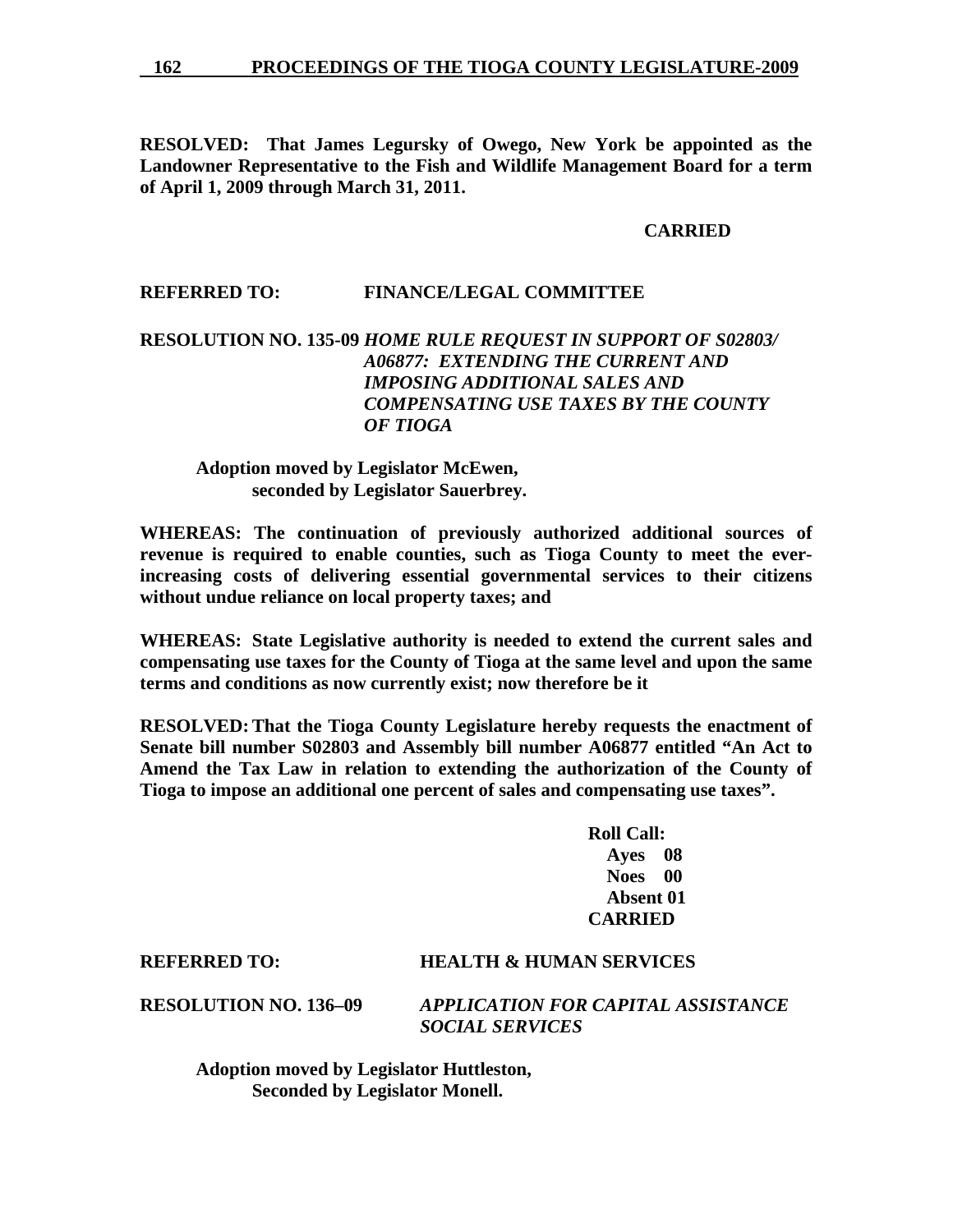**WHEREAS: Tioga County is submitting a request for a grant of funds to the New York State Department of Transportation, pursuant to the American Recovery and Reinvestment Act of 2009 (ARRA) for the purchase of two (2) heavy-duty commuter buses; and** 

**WHEREAS: Tioga County and the State of New York will enter into an Agreement which authorizes the undertaking of the Project, and reimbursement to the municipality of 100% of the project cost through the American Recovery and Reinvestment Act of 2009 at a cost of up to \$900,000; therefore be it** 

**RESOLVED: That the Chairman of the Tioga County Legislature is authorized to sign the following:** 

- **1) The application for funding;**
- **2) Any and all Agreements between Tioga County and the State of New York for the above named Project;**
- **3) Any and all Agreements between Tioga County and any third party subcontractors necessary to complete the Project; and**
- **4) Any and all Municipality/Vendor Contracts for the purchase and/or installation of vehicles and/or equipment pursuant to the application and agreement.**

**Roll Call: Ayes 08 Noes 00 Absent 01 CARRIED** 

 **Legislator McEwen introduced Local Law Introductory No. C of 2009.** 

 **County of Tioga** 

 **Local Law No. of the Year 2009.** 

**A Local Law establishing the salary for the Office of County Treasurer for the four year term of office commencing January 1, 2010 and continuing through and including December 31, 2013.** 

**Be It Enacted by the Legislature of the County of Tioga as follows:**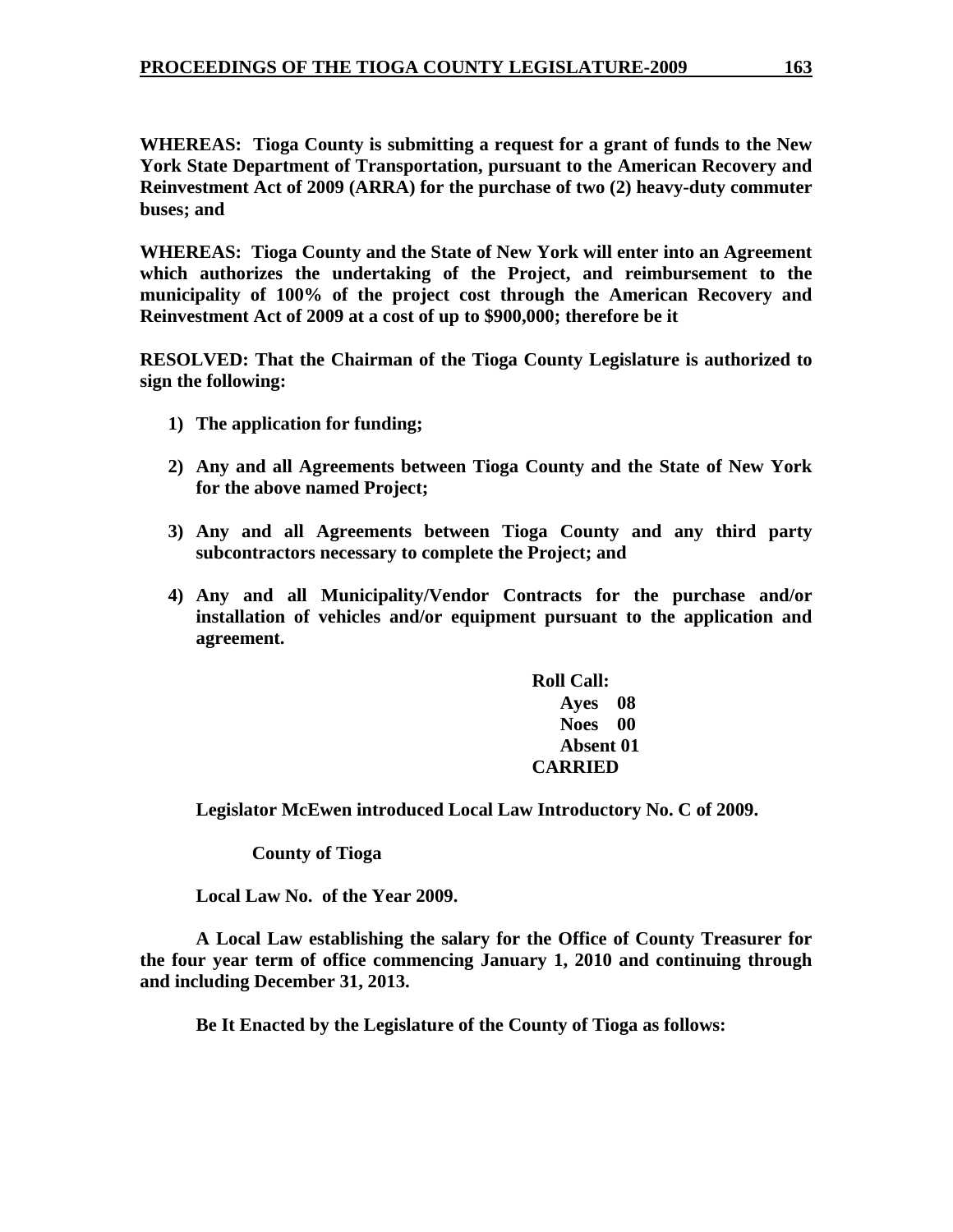## **SECTION 1: PURPOSE**

**As set forth at Local Law No. 3 of 2003, the annual salary for the elected public office of County Treasurer shall not be increased during a term of office.** 

**Accordingly, it is the purpose and intent of this Local Law to establish the salary for Office of County Treasurer for the four-year term of office commencing January 1, 2010 and continuing through and including December 31, 2013.** 

## **SECTION 2: ANNUAL SALARY**

- **A) The annual salary for the Office of County Treasurer for the term of office beginning January 1, 2010 and continuing through and including December 31, 2013 is hereby established as follows:** 
	- **1. County Treasurer \$57,500.00**

# **SECTION 3: SEVERABILITY**

**If any clause, sentence, phrase, paragraph, subdivision, section, rule or part of this ordinance shall be adjudged by any Court or Agency of competent jurisdiction to be invalid, such judgment shall not affect, impair, or invalidate the remainder thereof, but shall be confined in its operation to the clause, sentence, phrase, paragraph, subdivision, section, rule or part thereof directly involved in the controversy in which such judgment shall have been rendered.** 

## **SECTION 4: EFFECTIVE DATE**

**This Local law shall take effect January 1, 2010.** 

| <b>REFERRED TO:</b> | <b>FINANCE COMMITTEE</b> |
|---------------------|--------------------------|
|                     | PERSONNEL COMMITTEE      |

**RESOLUTION NO. 137-09** *SCHEDULE PUBLIC HEARING LOCAL LAW INTRODUCTORY NO. C OF 2009* 

> **Adoption moved by Legislator Roberts, seconded by Legislator Sullivan.**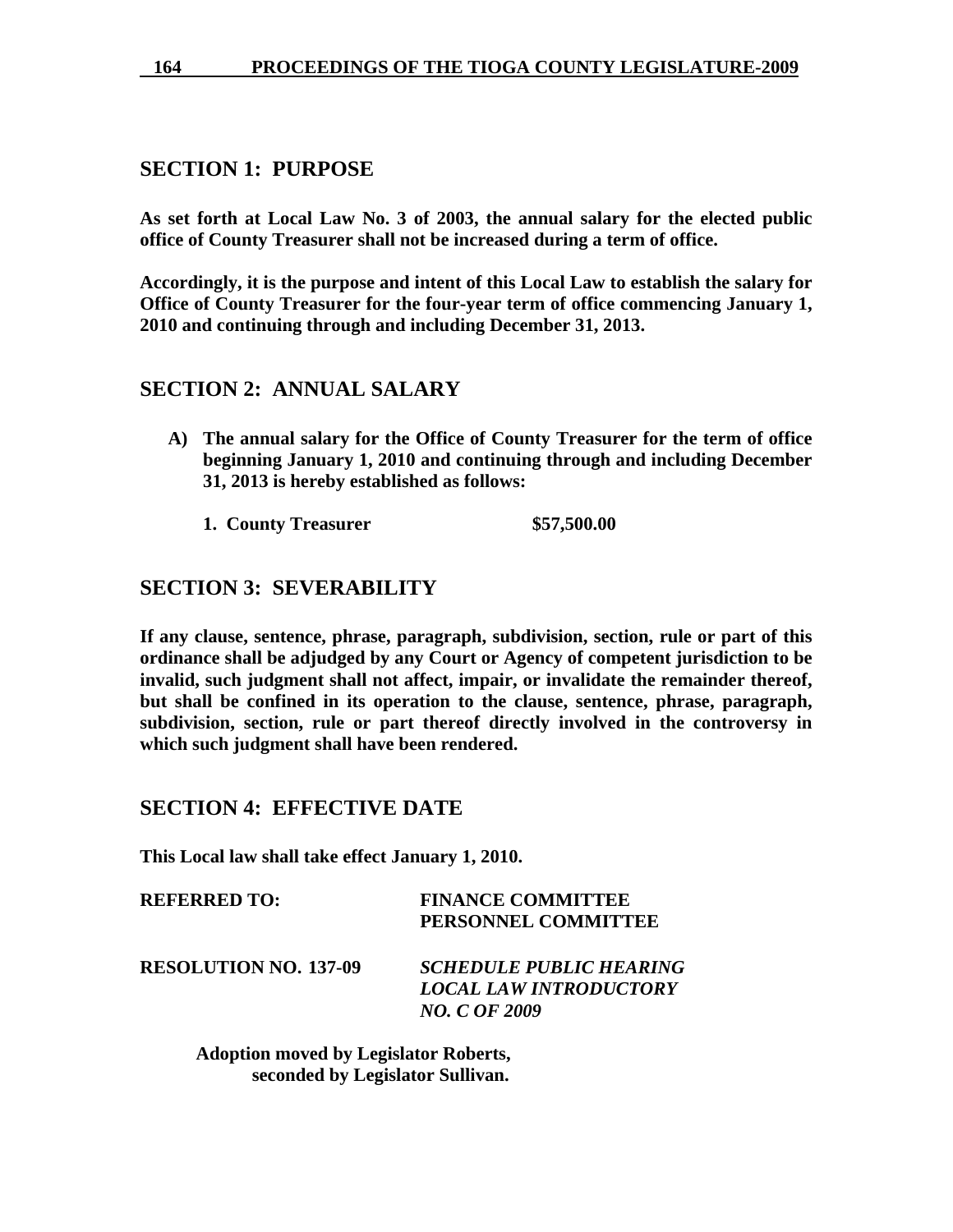**RESOLVED: That a public hearing shall be held on Local Law Introductory No. C of 2009 A Local Law establishing the salary for the Office of County Treasurer for the four year term of office commencing January 1, 2010 and continuing through and including December 31, 2013 in the Legislative Conference Room of the Tioga County Office Building, 56 Main Street, Owego, New York 13827 on Thursday, May 7, 2009 at 1:30 P.M. All persons desiring to present written or oral comments may do so at said time.** 

## **CARRIED**

## **REFERRED TO: ED&P COMMITTEE PUBLIC WORKS COMMITTEE**

**RESOLUTION NO. 138-09** *HOLD PUBLIC HEARING FOR 2008 MS4 STORMWATER ANNUAL REPORT* 

 **Adoption moved by Legislator Roberts, seconded by Legislator Monell.** 

**WHEREAS: The Tioga County Legislature, as per resolution 115-03, submitted a Notice of Intent (NOI) to NYS DEC pursuant to NYS Environmental Conservation Law Article 17, Titles 7 and 8 and Article 70 for and is now automatically authorized under Municipal Separate Stormwater Sewer Systems (MS4) SPDES General Permit No. GP-08-002 as SPDES ID No. NYR20A047; and** 

**WHEREAS: The MS4 permit requires that an annual report be prepared detailing stormwater activities and accomplishments conducted during the year that go toward implementing the county's stormwater management plan; and** 

**WHEREAS: Said report will be prepared and presented at an open meeting to solicit comments from the public and will as well be available for public review and comment on the homepage of Tioga County's website www.tiogacountyny.com from**  May 1<sup>st</sup> to May 15<sup>th</sup>, 2009; therefore be it

**RESOLVED: That the Tioga County Legislature will hold a public hearing to receive comments on Tioga County's 2008 MS4 Stormwater Annual Report on Thursday, May 7th at 1:45 PM in the Legislative Conference Room of the Tioga County Office Building, 56 Main Street, Owego, NY.** 

**CARRIED**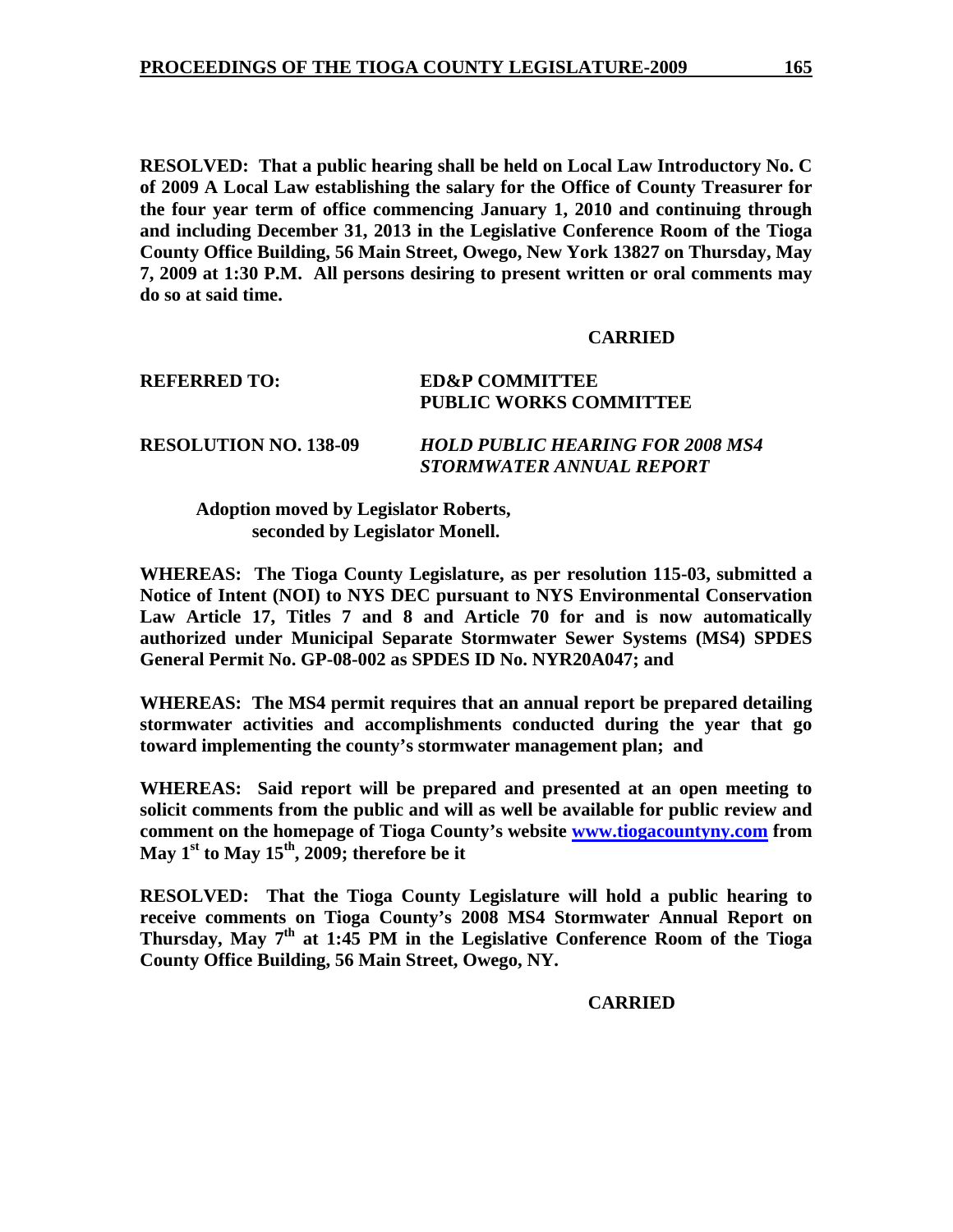166 PROCEEDINGS OF THE TIOGA COUNTY LEGISLATURE-2009

## **REFERRED TO: HEALTH & HUMAN SERVICES COMMITTEE FINANCE COMMITTEE**

## **RESOLUTION NO. 139–09** *TRANSFER OF FUNDS PUBLIC HEALTH*

 **Adoption moved by Legislator Huttleston, Seconded by Legislator McEwen.** 

**WHEREAS: The funds budgeted for the Public Health Department's Medical Consultant require a transfer into the appropriate line items;** 

**WHEREAS: Transfer of funds requires Legislative approval, therefore be it** 

**RESOLVED: That funds be transferred as follows:** 

- **From: A4011.10-20 Public Health Admin Personnel PT \$19,000**
- **To: A4011.40-120 Public Health Admin Consulting Fees \$19,000**

 **Roll Call: Ayes 08 Noes 00 Absent 01 CARRIED** 

## **REFERRED TO: ADMINISTRATIVE SERVICES COMMITTEE FINANCE/LEGAL COMMITTEE**

**RESOLUTION NO. 140–09** *MORTGAGE TAX DISTRIBUTION* 

 **Adoption moved by Legislator McEwen, seconded by Legislator Sullivan.** 

**RESOLVED: That the mortgage tax report for the period October 1, 2008 to March 31, 2009 be and it hereby is accepted; further**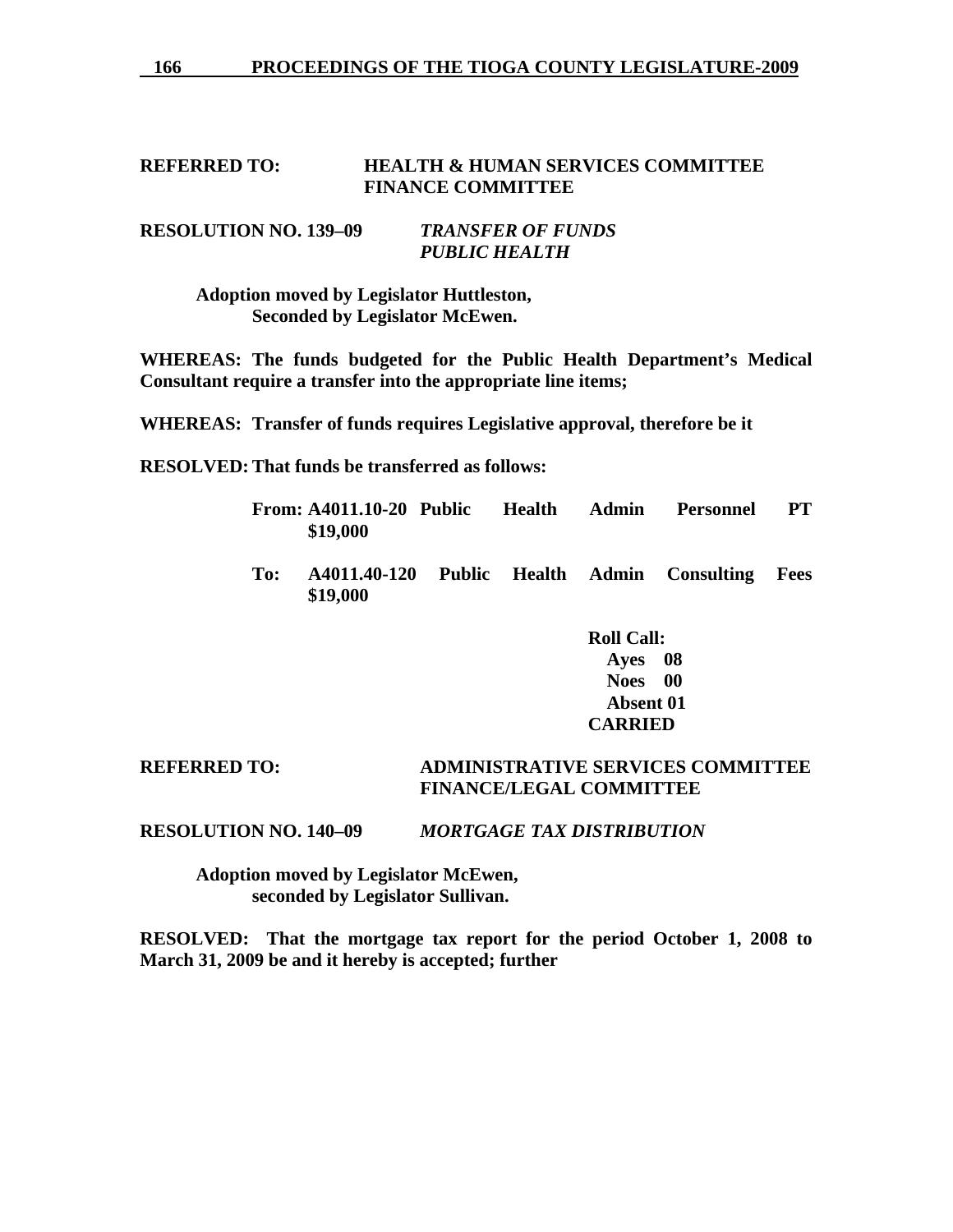**RESOLVED: That the County Treasurer be authorized and directed to pay to the Supervisors of the several Towns and the Treasurers of the several Villages the amounts apportioned to them as follows:** 

| <b>Town of Barton</b>           | \$23,052.28  |
|---------------------------------|--------------|
| <b>Village of Waverly</b>       | 6,284.07     |
| <b>Town of Berkshire</b>        | 4,510.55     |
| <b>Town of Candor</b>           | 16,138.46    |
| <b>Village of Candor</b>        | 911.70       |
| <b>Town of Newark Valley</b>    | 12,130.36    |
| <b>Village of Newark Valley</b> | 1,507.13     |
| <b>Town of Nichols</b>          | 9,955.96     |
| <b>Village of Nichols</b>       | 798.96       |
| <b>Town of Owego</b>            | 126,140.39   |
| <b>Village of Owego</b>         | 9,617.22     |
| <b>Town of Richford</b>         | 3,177.37     |
| <b>Town of Spencer</b>          | 15,003.28    |
| <b>Village of Spencer</b>       | 1,952.40     |
| <b>Town of Tioga</b>            | 18,079.45    |
|                                 | \$249,259.58 |

 **Roll Call: Ayes 08 Noes 00 Absent 01 CARRIED** 

#### **REFERRED TO: PUBLIC SAFETY COMMITTEE; LEGAL**

**RESOLUTION NO. 141–09** *AUTHORIZE MODIFICATION OF TOWER SITE AGREEMENT* 

 **Adoption moved by Legislator Sauerbrey, seconded by Legislator Monell.** 

**WHEREAS: The County and Radigan Broadcasting Services, LLC entered into an agreement fully executed on October 22, 2008 to allow the installation of two antennae on the Carmichael Road Tower; and** 

**WHEREAS: Radigan Broadcasting Group, LLC is in need of wireless internet service antenna on the tower and has requested permission to install such an antenna, which installation will not affect the use of the Tower by the County and will not involve any structural modification thereto; and**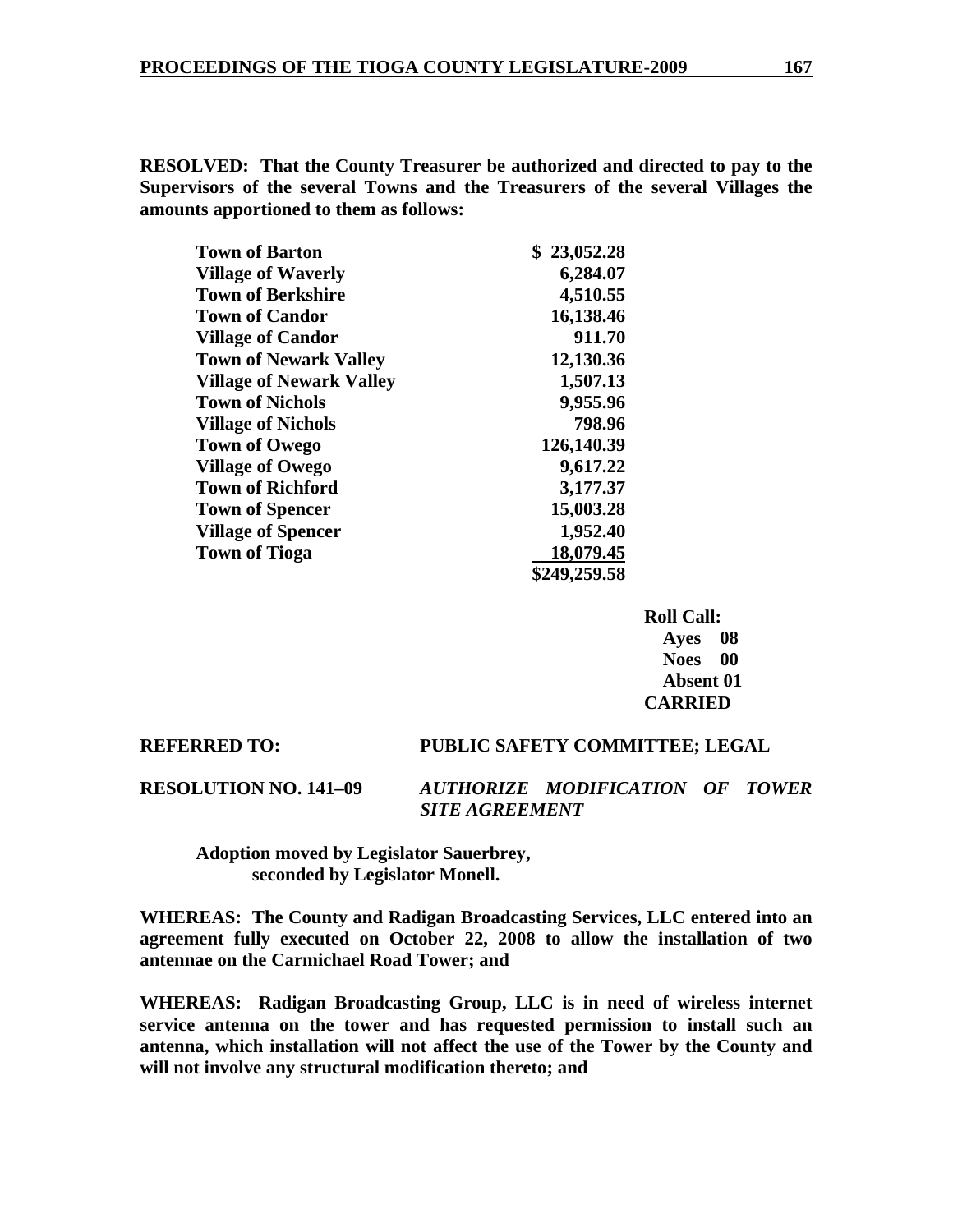**WHEREAS: The County is agreeable to allow such installation; therefore be it** 

**RESOLVED: That upon approval by the County Attorney as to form, the Chair of the Tioga County Legislature is authorized to execute a Modification Agreement authorizing the installation of a wireless internet service antenna on the Carmichael Road Tower.** 

> **Roll Call: Ayes 08 Noes 00 Absent 01 CARRIED**

**REFERRED TO: PERSONNEL COMMITTEE** 

**RESOLUTION NO. 142-09** *AMEND COUNTY POLICY #3 ORIENTATION, EXIT INTERVIEWS, RECRUITMENT* 

 **Adoption moved by Legislator Roberts, seconded by Legislator Sullivan.** 

**WHEREAS: Tioga County Policy #3 Section IV outlines retirement health insurance eligibility for Tioga County employees; and** 

**WHEREAS: Resolution 157-06 amended Policy #3 Section IV with the addition of Part D offering an Excellus Blue Cross Blue Shield (BC/BS) Medicare Blue PPO on a voluntary basis; and** 

**WHEREAS: Part D outlined the BC/BS criteria and Tioga County criteria for the Medicare Blue PPO; and** 

**WHEREAS: Tioga County recently learned that an Excellus underwriting guideline stipulates that subscribers are only allowed to switch back to an active Tioga County plan if they move outside of the Medicare Blue PPO "service area"; therefore be it** 

**RESOLVED: That Section IV Part D be amended as follows:** 

**D. Tioga County will offer to all Medicare eligible retirees and spouses of deceased employees/retirees the BC/BS Medicare Blue PPO on a voluntary basis. The following BC/BS criteria will apply:**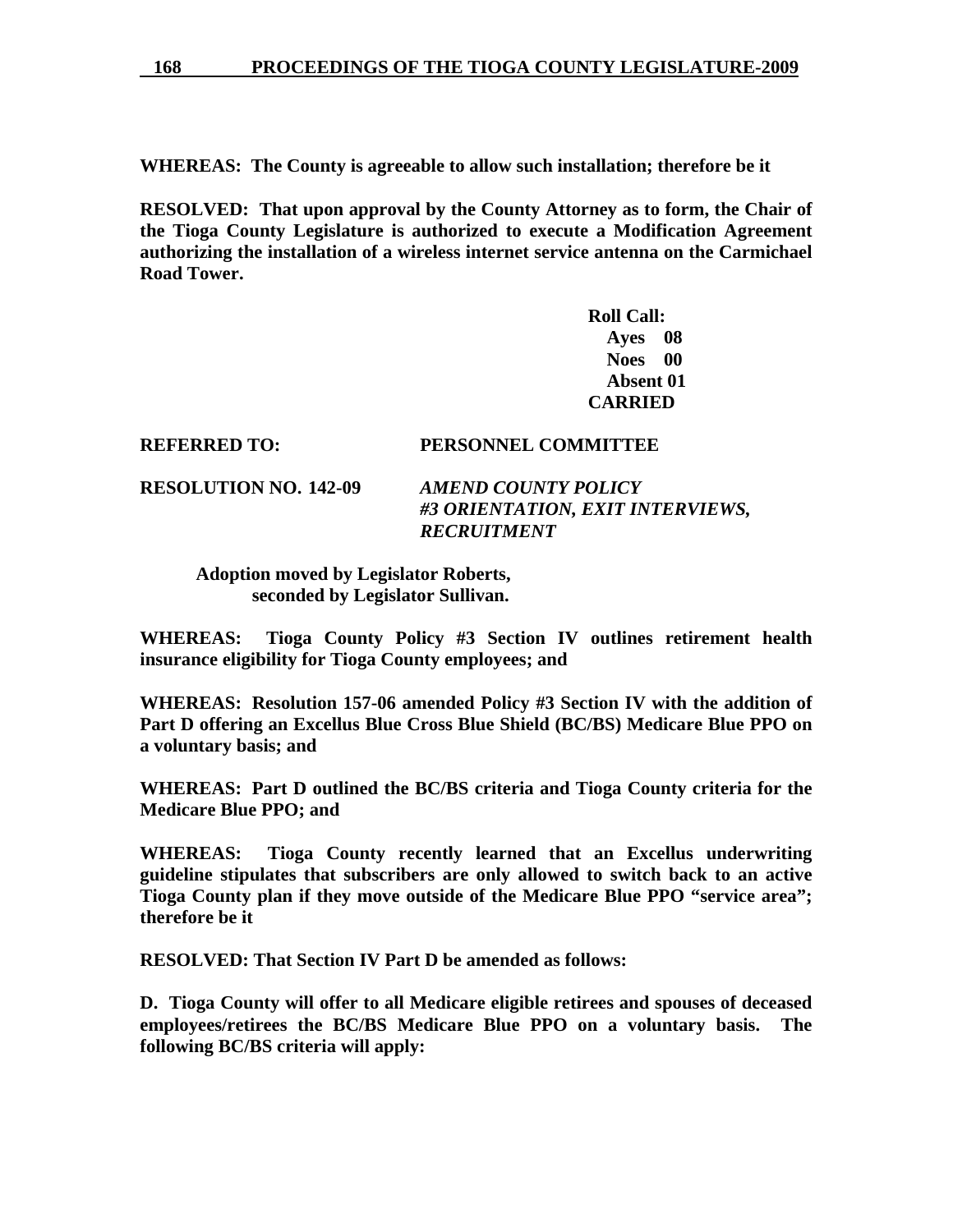- **1. The Medicare eligible retiree or spouse of deceased employee/retiree must have Medicare Part A and Part B.**
- **2. The Medicare eligible retiree or spouse of deceased employee/retiree must live in the "service area" of Broome, Chemung, Chenango, Schuyler, Steuben, or Tioga County six months or more out of the year.**
- **3. The policy can only be purchased as an individual policy, so a Medicare eligible retiree and his/her Medicare eligible spouse will be required to purchase two individual policies.**
- **4. The Medicare Blue PPO cannot be selected retroactively. Applications must be completed and submitted to BC/BS prior to the effective date of the coverage.**
- **5. Once the Medicare Blue PPO coverage is selected the subscriber will only be allowed to switch to another plan for which they are eligible if they move outside of the Medicare Blue PPO "service area".**

**The following Tioga County criteria will apply:** 

- **1. A Medicare eligible retiree's eligibility for payment of a percentage of the premium is based on the retiree's eligibility under Section IV Part A, B, and C of this same Tioga County Policy #3.**
- **2. A Medicare eligible spouse of a deceased employee/retiree may select this coverage upon the employee/retiree passing or at the time the spouse is required to pay 100% of the premium.**
- **3. This Medicare Blue PPO coverage is not available to individuals who have had a lapse of any duration in Tioga County health insurance coverage.**

**And be it further** 

**RESOLVED: That the remainder of Policy 3 is hereby in full force and effect.** 

 **Roll Call: Ayes 08 Noes 00 Absent 01 CARRIED** 

## **REFERRED TO: PERSONNEL COMMITTEE**

**RESOLUTION NO. 143–09** *AUTHORIZE CONTRACT WITH EBS-RMSCO, INC – MEDICARE PART D DRUG COVERAGE* 

 **Adoption moved by Legislator Sauerbrey, seconded by Legislator Sullivan.** 

**WHEREAS: Medicare-eligible beneficiaries may purchase prescription drug coverage through a Medicare Part D Plan; and**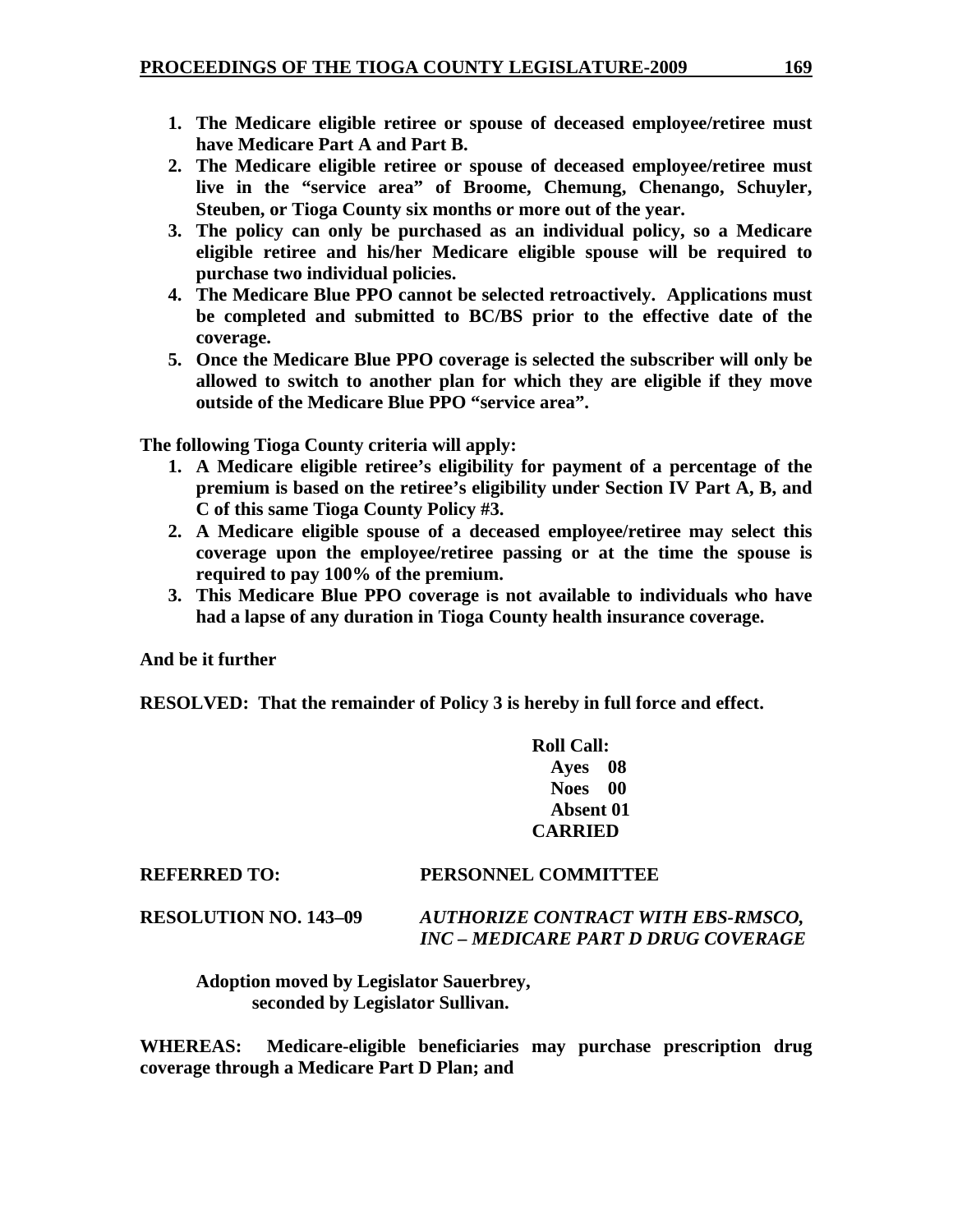**WHEREAS: An employer who provides prescription drug coverage to Medicare eligible employees, retirees, and/or their spouses must disclose to them whether or not the benefit provided is "at least as good" as the Medicare coverage, referred to as creditable coverage notice; and** 

**WHEREAS: Plan sponsors who offer postretirement drug coverage to their qualified covered retirees may be eligible to receive a 28% tax-free subsidy of allowable drug costs for those retirees who do not elect to receive prescription benefits under a Medicare Part D Plan; and** 

**WHEREAS: It is necessary to complete an actuarial attestation to determine that the participants in the Tioga County Consolidated Municipal Health Insurance Program (TCCMHIP) provide drug coverage which meets the actuarial equivalence test in order to determine if the retiree prescription coverage is "at least as good" as the Medicare coverage and to determine if the TCCMHIP participants are eligible to apply for the subsidy for the 2010 Plan Year, January 1, 2010 through December 31, 2010; and** 

**WHEREAS: Creditable coverage notices must be provided to all Part D eligible participants no later than November 15, 2009 and the deadline to file for the 2010 Plan Year subsidy is October 3, 2009, and** 

**WHEREAS: EBS-RMSCO, Inc. this actuarial attestation in 2005 for the 2006 Plan Year, in 2006 for the 2007 Plan Year, in 2007 for the 2008 Plan Year, and in 2008 for the 2009 Plan Year and EBS is available to perform the actuarial attestation and necessary testing again in 2009 for the 2010 Plan Year; therefore be it** 

**RESOLVED: That the Tioga County Legislature authorizes the Personnel Officer to sign a contract with EBS-RMSCO, Inc., subject to review by the County Attorney, to provide the necessary actuarial services for creditable coverage and the 28% tax-free subsidy related to Medicare Part D for the 2010 Plan Year at a cost of \$4,000 to be paid for out of the TCCMHIP Fund.** 

> **Roll Call: Ayes 08 Noes 00 Absent 01 CARRIED**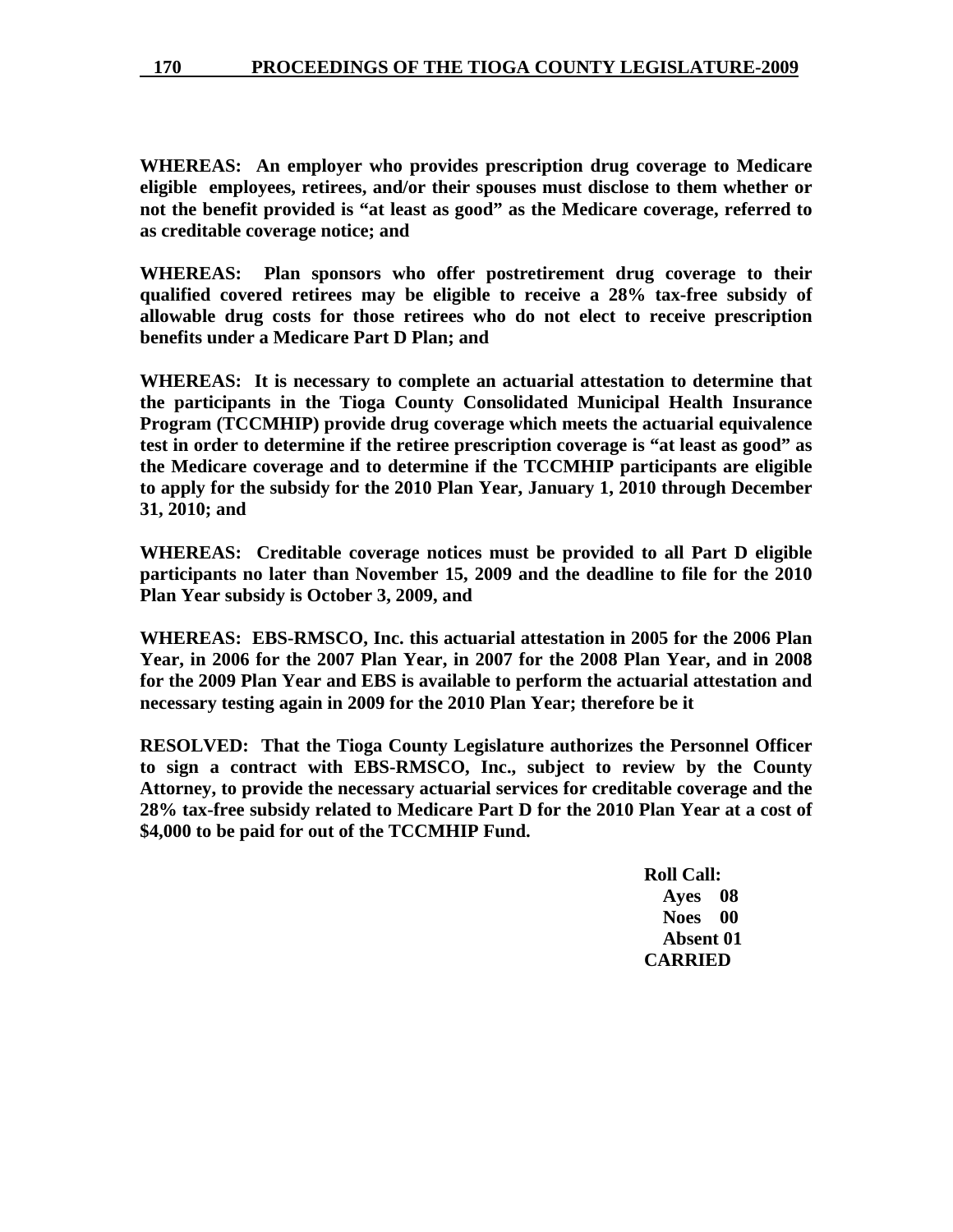**REFERRED TO: PERSONNEL COMMITTEE** 

**RESOLUTION NO. 144-09** *AUTHORIZE CONTRACT* 

 *WITH KIMBERTON HEALTHCARE CONSULTING, INC.* 

 **Adoption moved by Legislator Sauerbrey, seconded by Legislator Sullivan.** 

**WHEREAS: Tioga County uses the service of Excellus Blue Cross Blue Shield of Central New York to administer health insurance benefits for members of the Tioga County Consolidated Municipal Health Insurance Program (TCCMHIP); and** 

**WHEREAS: In an effort to limit exposure to large claims incurred by individual members the TCCMHIP purchased specific stop-loss coverage effective January 1, 2009; and** 

**WHEREAS: The stop-loss carrier monitors TCCMHIP claims and is aware of high costs for treatment of End Stage Renal Disease; and** 

**WHEREAS: Kimberton Healthcare Consulting, Inc., doing business as Dialysis PPO (DPPO), is in the business of providing renal dialysis benefits consulting and related management services to health plans; and** 

**WHEREAS: DPPO has submitted a contract to assist TCCMHIP in reducing medical claims for renal dialysis services of participants and beneficiaries with End Stage Renal Disease; and** 

**WHEREAS: DPPO will receive 25% of any claim savings realized by TCCMHIP; and** 

**WHEREAS: If DPPO is not successful in reducing claim costs they will not receive any compensation; therefore be it** 

**RESOLVED: That the Tioga County Legislature authorizes the Personnel Officer to enter into a contract with DPPO, subject to review by the County Attorney, in an effort to reduce TCCMHIP medical claims for renal dialysis services of participants and beneficiaries with End Stage Renal Disease for a period of twenty-four (24) months from the effective date of the contract.** 

> **Roll Call: Ayes 08 Noes 00 Absent 01 CARRIED**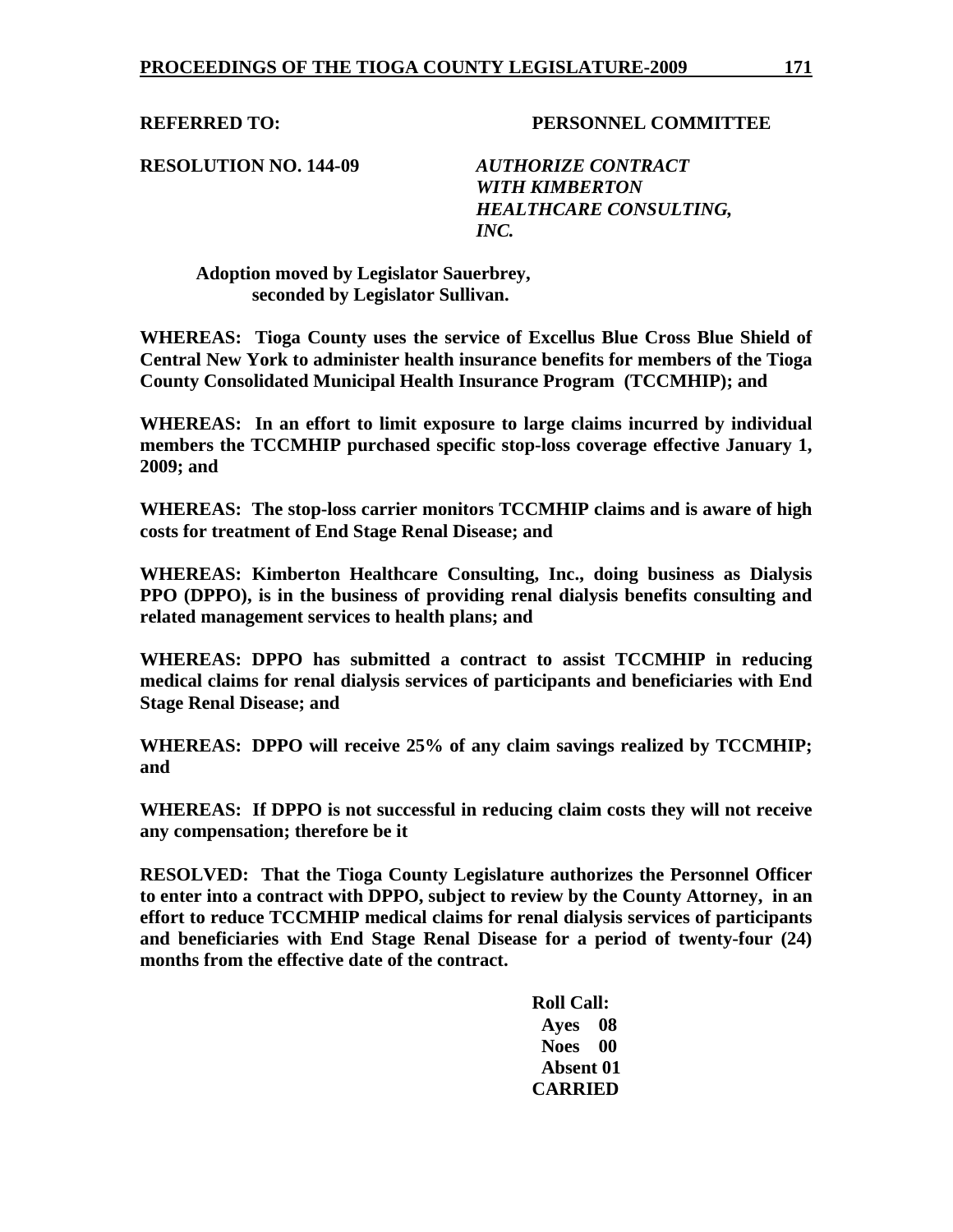**REFERRED TO: PERSONNEL COMMITTEE** 

**RESOLUTION NO. 145-09** *AUTHORIZE CONTRACT WITH THE GUARDIAN FOR SHORT-TERM DISABILITY* 

 **Adoption moved by Legislator Sauerbrey, seconded by Legislator Sullivan.** 

**WHEREAS: Tioga County currently provides a short-term disability policy to the CSEA and full-time Non-Union employees, except elected officials; and** 

**WHEREAS: Tioga County currently carries this short-term disability coverage through Zurich North American; and** 

**WHEREAS: The 2008-2011 CSEA contract allows for the County to change shortterm disability carriers provided that the level of coverage does not change; and** 

**WHEREAS: Tioga County has received a quote for a lower rate from The Guardian; and** 

**WHEREAS: Tioga County will save \$8,900 for the remainder of 2009 by changing the short-term disability to The Guardian while maintaining the same level of coverage; therefore be it** 

**RESOLVED: That the Tioga County Legislature authorizes the Personnel Officer to sign a contract with The Guardian, subject to review by the County Attorney, to provide short-term disability for those covered employees effective May 1, 2009.** 

> **Roll Call: Ayes 08 Noes 00 Absent 01 CARRIED**

## **REFERRED TO: HEALTH & HUMAN SERVICES PERSONNEL COMMITTEE**

**RESOLUTION NO. 146–09** *CREATE AND FILL SIX* 

*SEASONAL CLERK POSITIONS SOCIAL SERVICES* 

 **Adoption moved by Legislator Huttleston, Seconded by Legislator Sauerbrey.**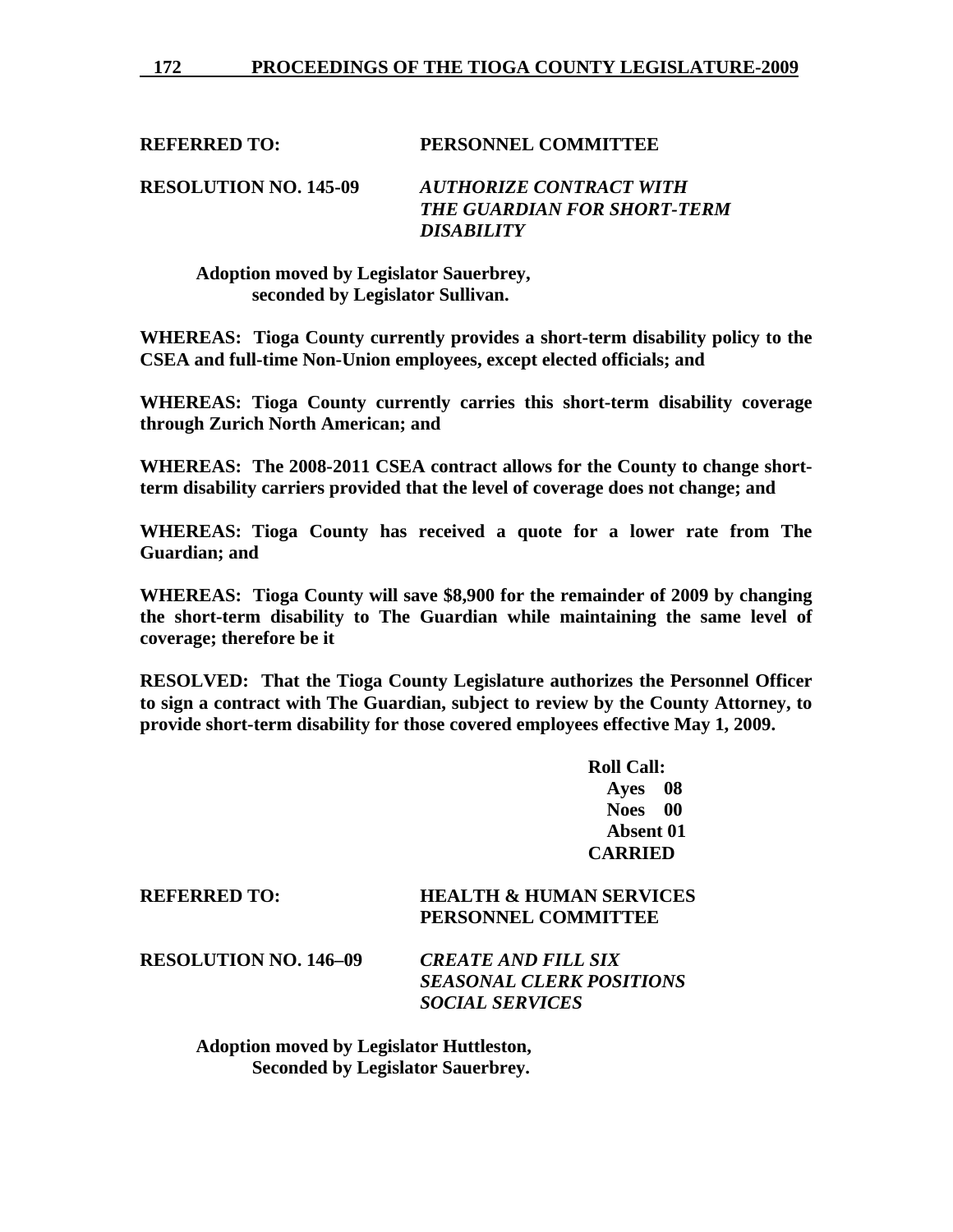**WHEREAS: Legislative approval is required for the creation of any new positions within Tioga County; and** 

**WHEREAS: For many years, Tioga County has supported the creation of several temporary positions in various departments each summer; and** 

**WHEREAS: The intent of the County is to offer these positions, when possible, to Tioga County students pursuing a two or four year college education in order to provide those individuals with some earning potential; and** 

**WHEREAS: The hiring of up to six (6) Seasonal Clerks will offer substantial and cost-effective staffing relief and will aid in workload coverage during the summer and facilitate a State-mandated imaging project; therefore be it** 

**RESOLVED: That the Department of Social Services be hereby authorized to create and fill up to six (6) Seasonal Clerk positions at the rate of \$8.15 per hour (minimum wage, plus \$1) effective April 15, 2009 through August 31, 2009; and be it further** 

**RESOLVED: That students who have worked for Tioga County as Seasonal Clerks during previous summer months and are returning will be compensated at \$8.15 per hour, plus 20 cents per hour for each year of employment previously served with Tioga County.** 

 **On roll call vote on the above resolution, seven members voted Aye, Legislator Roberts voting no, Legislative Oberbeck being absent, and the resolution was adopted.** 

**REFERRED TO: PERSONNEL COMMITTEE** 

**RESOLUTION NO. 147–09** *COMMENCE BACKFILL DELAYS ALL COUNTY DEPARTMENTS* 

 **Adoption moved by Legislator Sauerbrey, seconded by Legislator Monell.** 

**WHEREAS: Tioga County, along with many employers, is facing economic hardships; and** 

**WHEREAS: All aspects of County operations are being reviewed for means of cutting costs; and** 

**WHEREAS: One means of reducing payroll expenses is to postpone the filling of vacancies; and**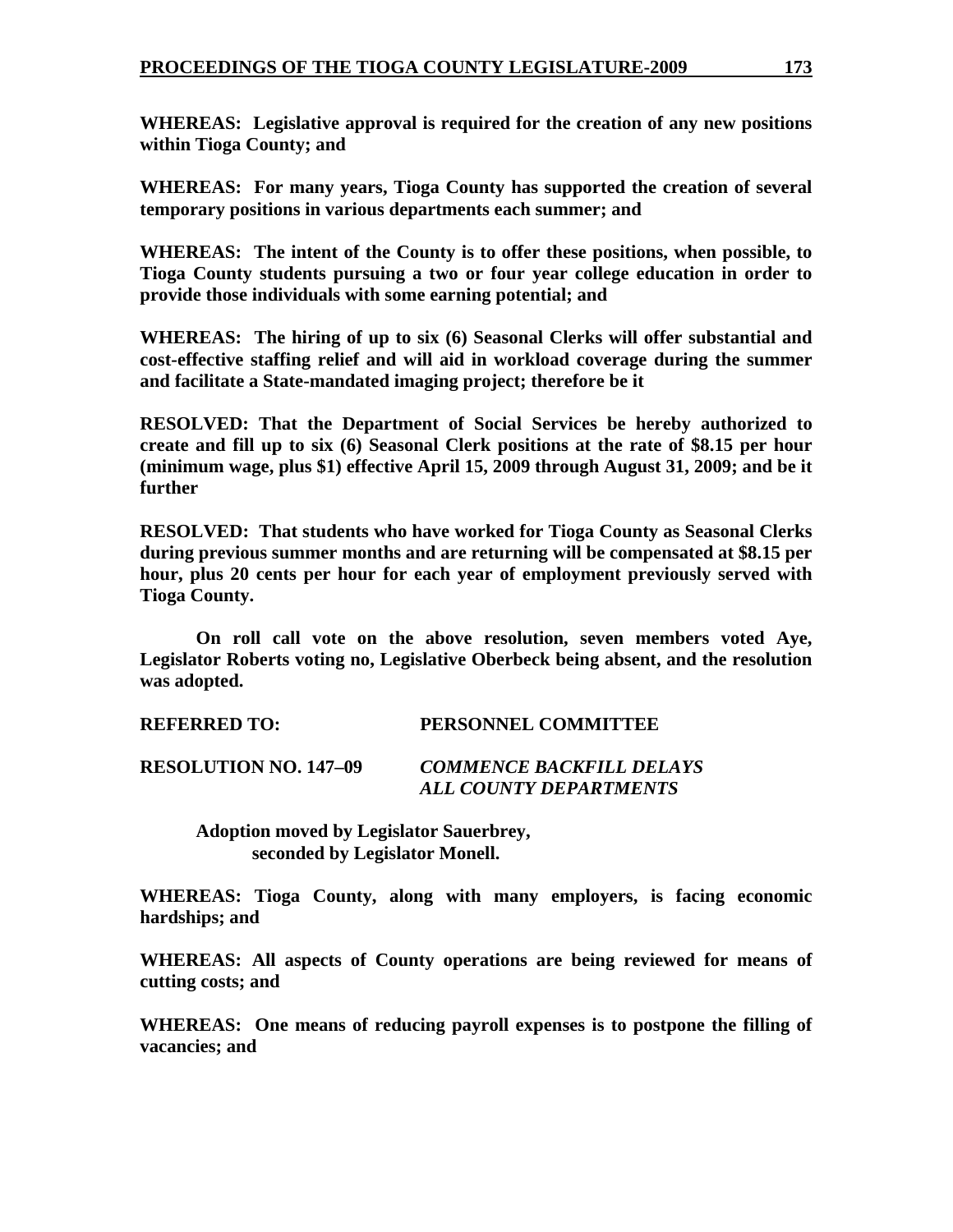**WHEREAS: Based on 2008 salaries and turnover, an estimated \$250,000 per year may be saved by instituting a 60-day delay in backfilling vacancies; therefore be it** 

**RESOLVED: That any position that becomes vacant on or after April 14, 2009, with the exception of elected officials, Department Heads, and Corrections, shall not be backfilled for at least 60 calendar days following the vacancy; and be it further** 

**RESOLVED: That when vacancies result from a line of promotions, only the entrylevel position must be left vacant for at least 60 days; and be it further** 

**RESOLVED: That any exception other than those indicated above shall require a resolution approved by the full Legislature.** 

> **Roll Call: Ayes 08 Noes 00 Absent 01 CARRIED**

 **Legislator Huttleston spoke. "I have some concern about that when you say all backfills and I think in some cases I hope you are going to realize it is going to be necessary to backfill in some cases in critical areas and also if they are revenue producing areas, and I hope we are not going to bypassing this resolution, you automatically are going to handcuff your department heads from filling necessary positions that are either revenue producing or else they are critical. In other words if at the Sheriff's Department if all six road patrol deputies left all at once and you are not going to backfill for 60 days you have a problem. As I understand by passing this resolution those items are going to be looked at. I want to go on record as I will support this providing that you give the department heads a chance to address this before the hatchet comes down. In other words I think it is important that your department heads that run your departments get some input on that."** 

| <b>REFERRED TO</b>           | <b>PUBLIC SAFETY COMMITTEE</b><br>PERSONNEL COMMITTEE                                |
|------------------------------|--------------------------------------------------------------------------------------|
| <b>RESOLUTION NO. 148-09</b> | <b>BACKFILL FULL-TIME</b><br><b>CAPTAIN OF OPERATIONS</b><br><b>SHERIFF'S OFFICE</b> |

 **Adoption moved by Legislator Sauerbrey, Seconded by Legislator McEwen.** 

**WHEREAS: The Sheriff's Office will have a vacant full-time Captain of Operations position (non-union) due to Paul O. Rhodes' retirement on 4/30/09; and**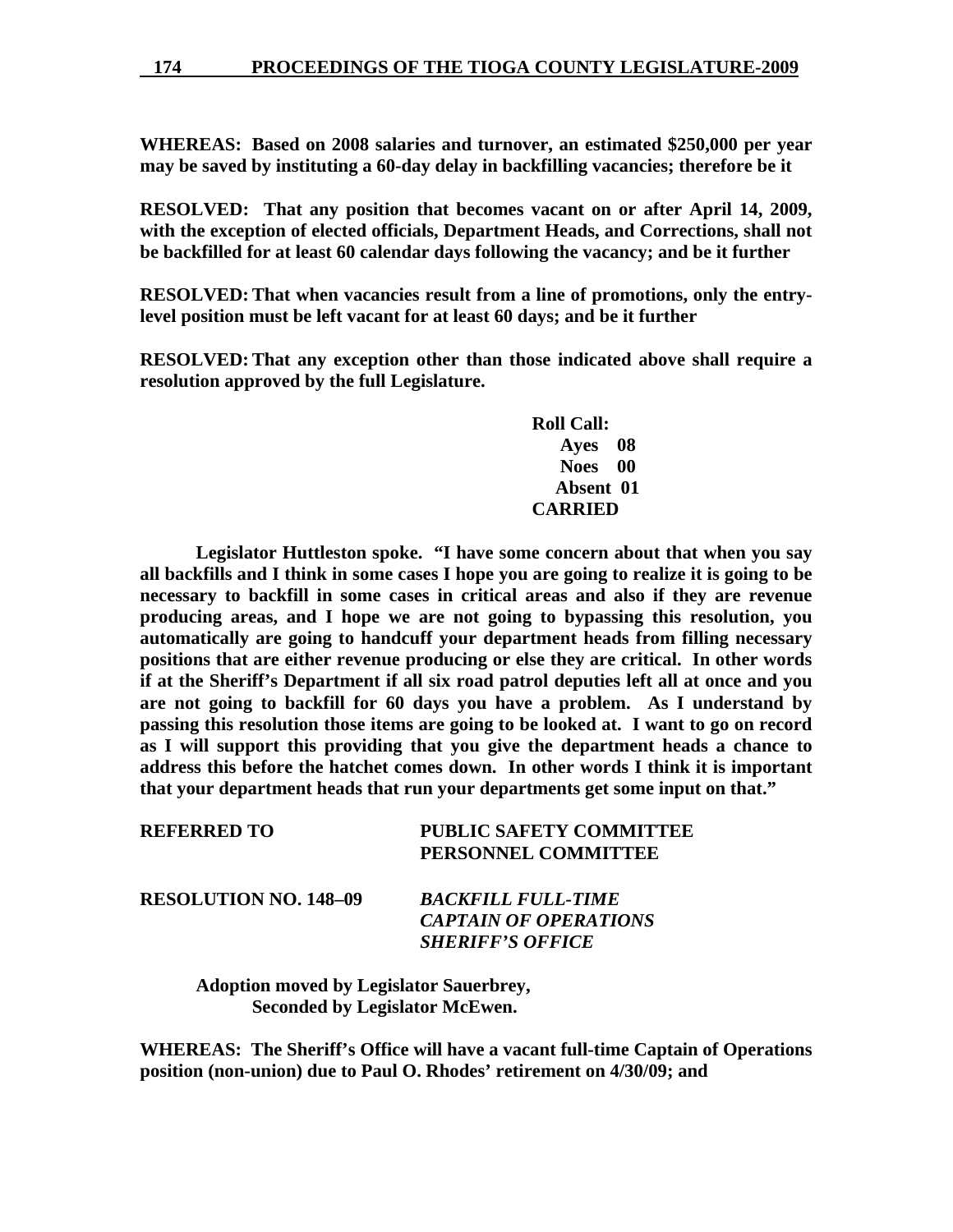**WHEREAS: The Sheriff's Office has found Timothy Jewell willing and eligible to accept such appointment; and** 

**WHEREAS: The Sheriff has received approval from the Personnel Officer to appoint Mr. Jewell provisionally, pending the outcome of a civil service exam, at an annual salary of \$60,000 per year; therefore be it** 

**RESOLVED: That the Tioga County Legislature hereby authorizes the Sheriff to appoint Timothy Jewell provisionally to the full-time Captain of Operations position at an annual salary of \$60,000 per year, effective May 1, 2009.** 

> **Roll Call: Ayes 08 Noes 00 Absent 01 CARRIED**

## **REFERRED TO PUBLIC SAFETY COMMITTEE PERSONNEL COMMITTEE**

**RESOLUTION NO. 149–09** *BACKFILL FULL-TIME* 

*CIVIL MANAGER SHERIFF'S OFFICE* 

 **Adoption moved by Legislator Sauerbrey, Seconded by Legislator Monell.** 

**WHEREAS: The Sheriff's Office will have a vacant full-time Civil Manager position (non-union) due to Donna Burrell's retirement on 4/30/09; and** 

**WHEREAS: The Sheriff's Office has found Kimberly Ward willing and eligible to accept such appointment; and** 

**WHEREAS: The Sheriff has received approval from the Personnel Officer to appoint Ms. Ward provisionally, pending the outcome of a civil service exam, at an annual salary of \$39,000 per year; therefore be it**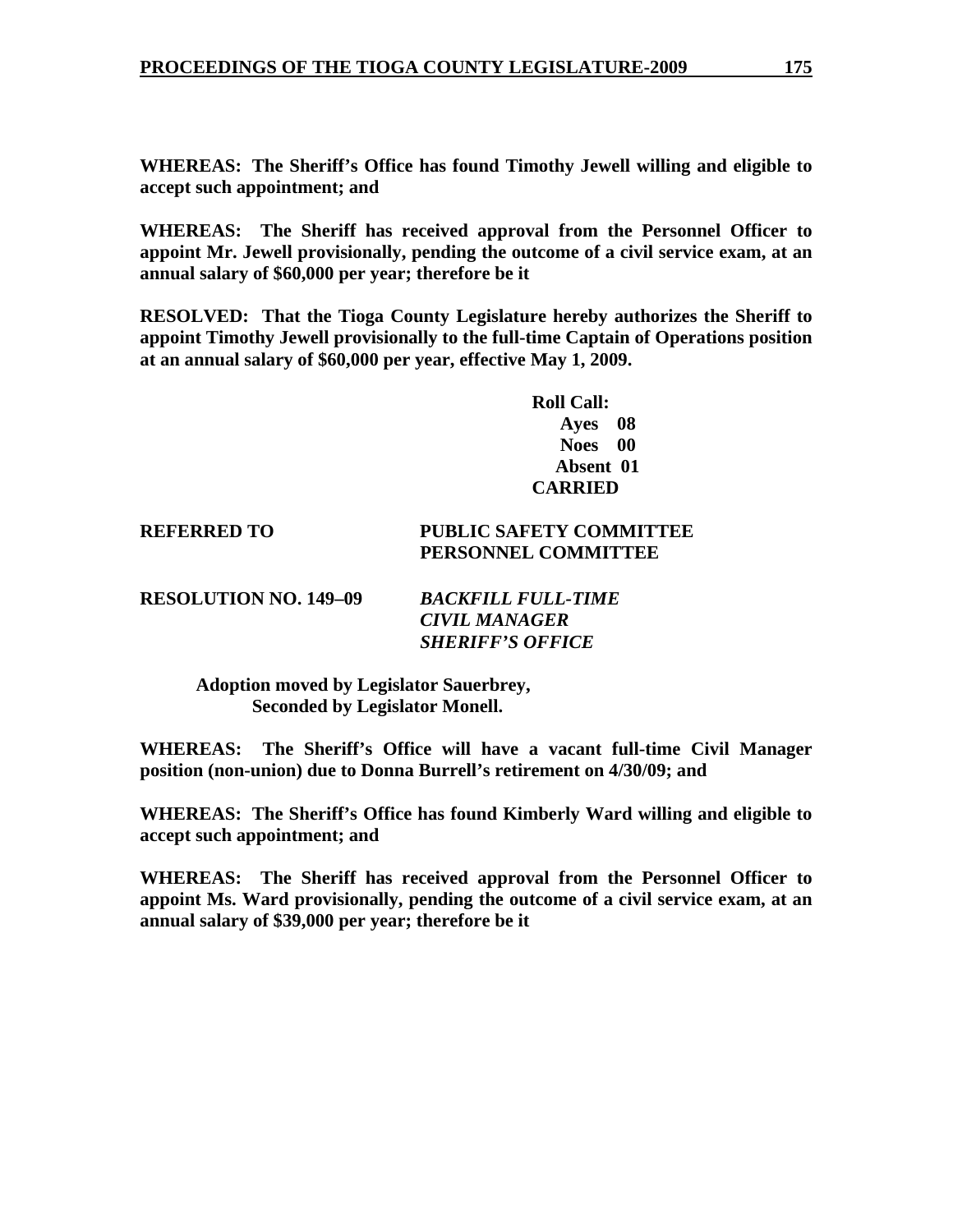**RESOLVED: That the Tioga County Legislature hereby authorizes the Sheriff to appoint Kimberly Ward provisionally to the full-time Civil Manager position at an annual salary of \$39,000 per year, effective May 1, 2009.** 

> **Roll Call: Ayes 08 Noes 00 Absent 01 CARRIED**

## **REFERRED TO: PUBLIC SAFETY COMMITTEE PERSONNEL COMMITTEE**

**RESOLUTION NO. 150–09** *AUTHORIZE BACKFILL OF CIVIL LAW CLERK (SHERIFF'S OFFICE)* 

> **Adoption moved by Legislator Sauerbrey, seconded by Legislator Monell.**

**WHEREAS: The position of Civil Law Clerk will become vacant as of May 1, 2009 due to promotion of the current incumbent; and** 

**WHEREAS: An anticipated policy will require positions be left vacant for no less than 60 calendar days; and** 

**WHEREAS: Said policy will allow for exceptions contingent upon approval by the Legislature; and** 

**WHEREAS: The Civil Division is only a two-person office and leaving one of those two positions vacant for 60 days will cause a delay in processing of civil matters, which could lead to violation of regulations; therefore be it** 

**RESOLVED: That the Sheriff is authorized to backfill the position of Civil Law Clerk as of May 4, 2009.** 

> **Roll Call: Ayes 08 Noes 00 Absent 01 CARRIED**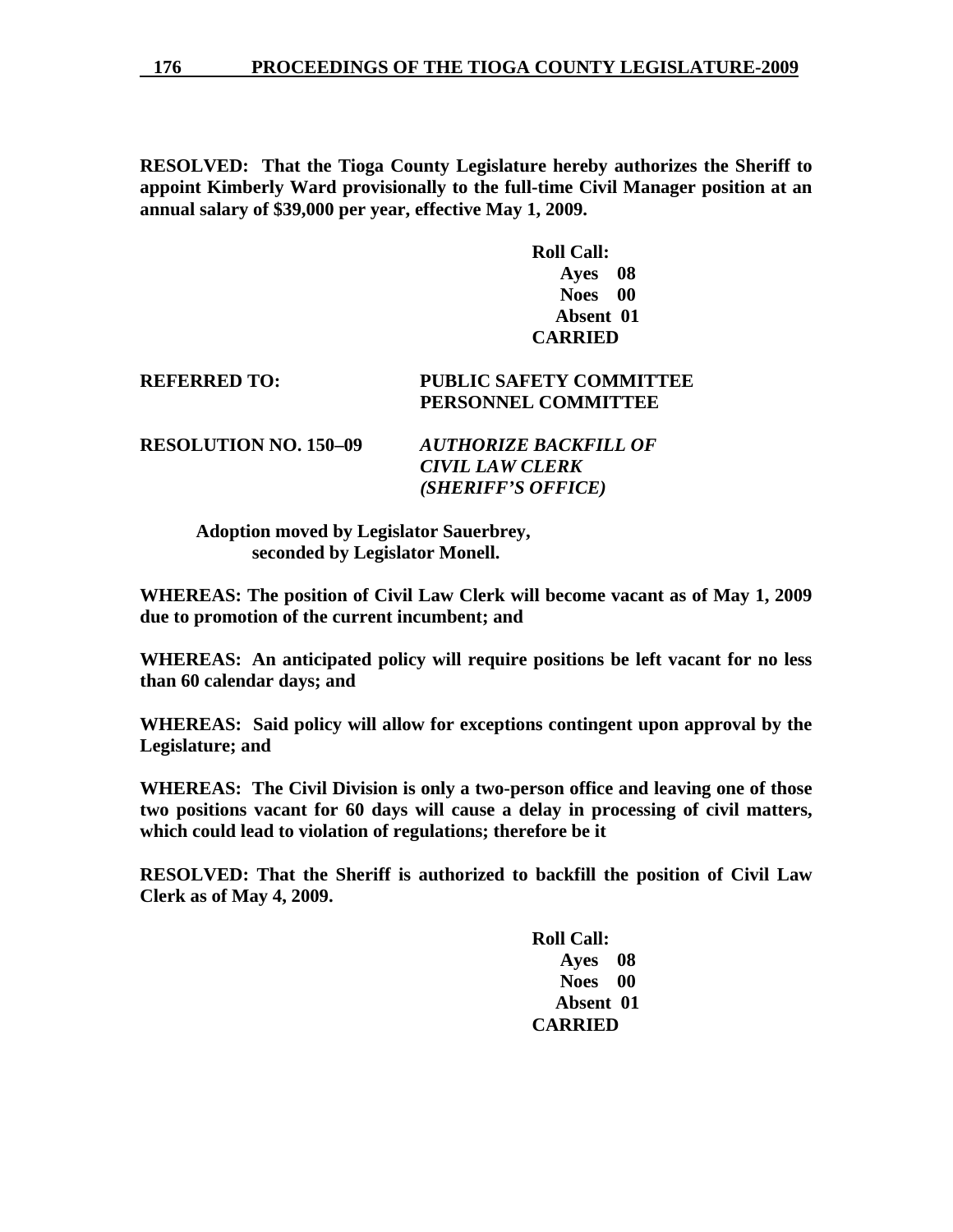## **REFERRED TO: HEALTH & HUMAN SERVICES COMMITTEE PERSONNEL COMMITTEE**

**RESOLUTION NO. 151-09** *APPROVE LEAVE OF ABSENCE PUBLIC HEALTH* 

## **Adoption moved by Legislator Huttleston, seconded by Legislator McEwen.**

**WHEREAS: In accordance with Tioga County Policy 1, Section VII, Legislative approval is required for a leave of absence in excess of sixty (60) working days; and** 

**WHEREAS: Kimberly Kavulich, Public Health Educator, is on an approved medical leave through May 8, 2009; and** 

**WHEREAS: Ms. Kavulich requested to extend her leave time beyond May 8, 2009 in accordance with Article 5 Section E of the CSEA contract; and** 

**WHEREAS: Ms. Kavulich agrees to return to work July 13, 2009 in either a halftime capacity or full-time, as she is able, making a permanent full-time transition no later than September 14, 2009, concurrent with the expiration of Deborah Lysczek's contract on September 11, 2009; and** 

**WHEREAS: The Public Health Director recommends that Ms. Kavulich's leave be approved through July 13, 2009 with the above conditions; therefore be it** 

**RESOLVED: That the Tioga County Legislature hereby approves Kimberly Kavulich's leave through July 13, 2009; and be it further** 

**RESOLVED: That Ms. Kavulich agrees to return to work in a full-time capacity no later than September 14, 2009.** 

> **Roll Call: Ayes 08 Noes 00 Absent 01 CARRIED**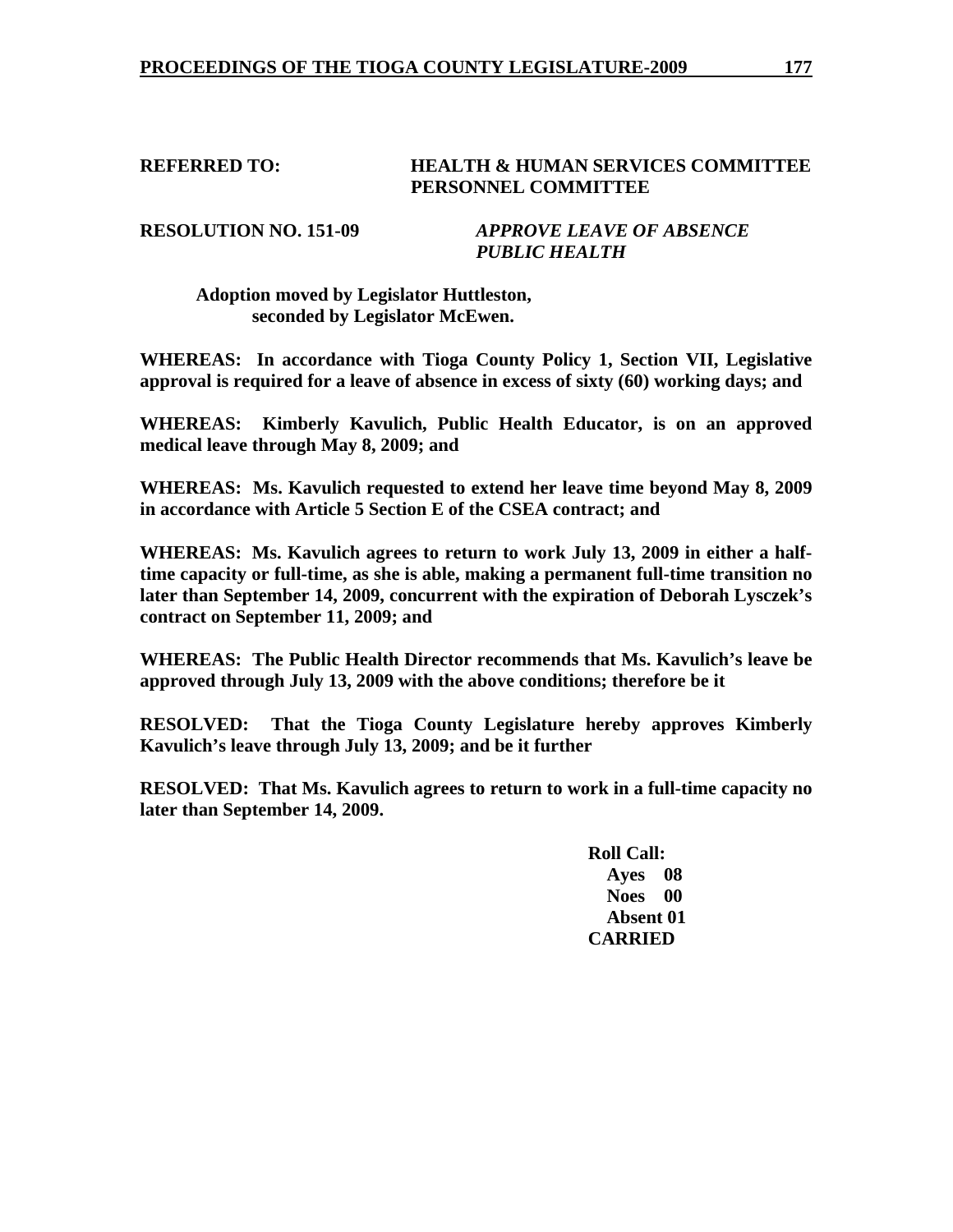# **REFERRED TO: HEALTH & HUMAN SERVICES COMMITTEE PERSONNEL COMMITTEE**

**RESOLUTION NO. 152-09** *AMEND RESOLUTION 97-09 APPROVE LEAVE OF ABSENCE PUBLIC HEALTH* 

**Adoption moved by Legislator Huttleston, seconded by Legislator Sauerbrey.** 

**WHEREAS: In accordance with Tioga County Policy 1, Section VII, Resolution 97- 09 approved a leave of absence for Linda Kostek through May 3, 2009; and** 

**WHEREAS: Linda has not been medically released to return to work and will not be reevaluated by a doctor until the middle of May 2009; and** 

**WHEREAS: The Public Health Director recommends that Ms. Kostek's leave be approved through June 12, 2009; therefore be it** 

**RESOLVED: That the Tioga County Legislature hereby approves Linda Kostek's leave through June 12, 2009; and be further** 

**RESOLVED: That in the event Linda Kostek is released to full duty prior to June 12, 2009 she be allowed to return to work at that time.** 

> **Roll Call: Ayes 08 Noes 00 Absent 01 CARRIED**

## **REFERRED TO: PUBLIC SAFETY COMMITTEE PERSONNEL COMMITTEE**

**RESOLUTION NO. 153–09** *REASSIGN DUTIES/AUTHORIZE STIPEND/ ABOLISH POSITION STOP DWI* 

 **Adoption moved by Legislator Sauerbrey, seconded by Legislator Roberts.**